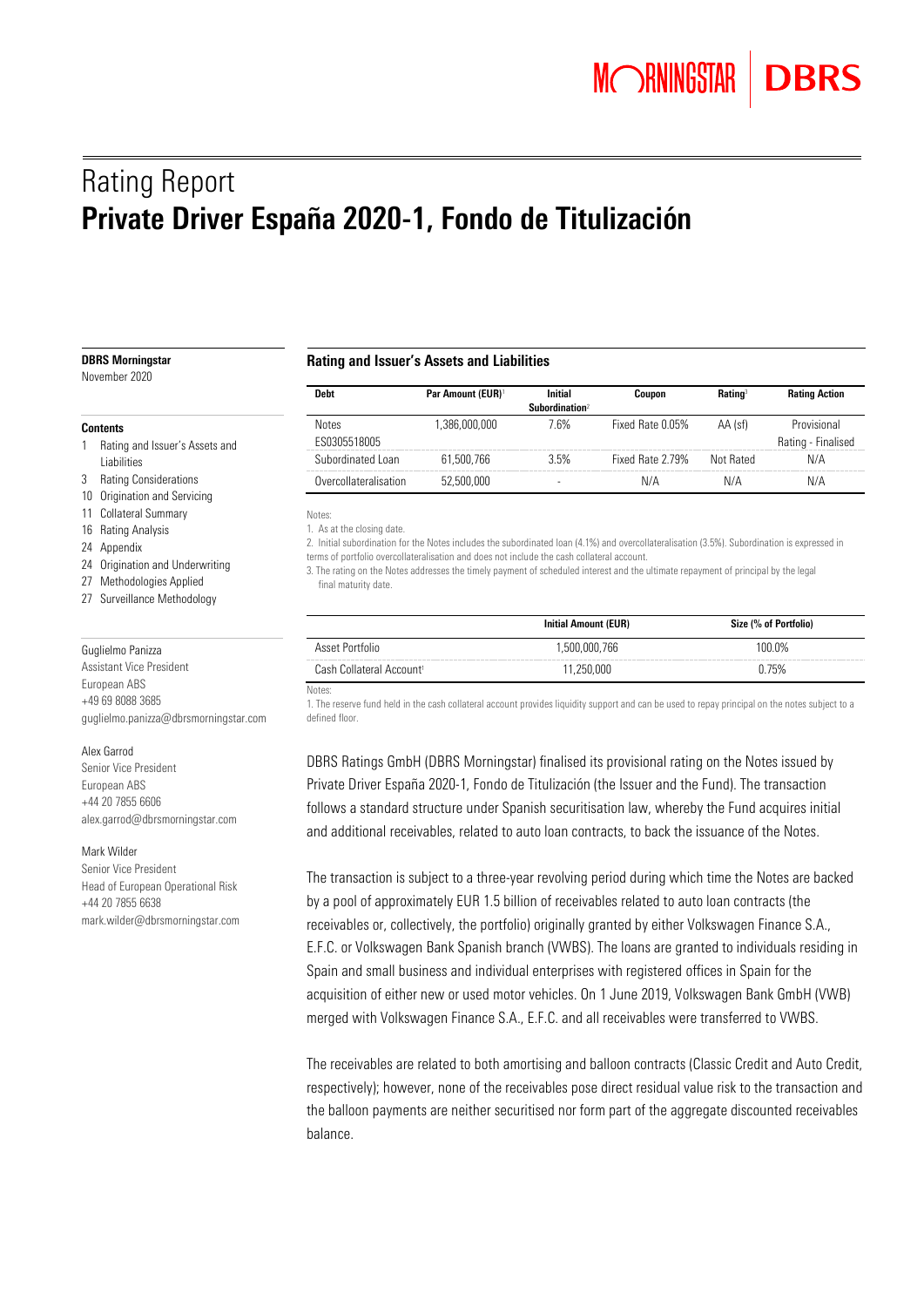| <b>Asset Class</b>     | Auto Loans        |
|------------------------|-------------------|
| Governing Jurisdiction | Kingdom of Spain  |
| Sovereign Rating       | "A", Stable trend |

| Portfolio Summary (as at 31 October 2020)                    | Private Driver España 2020-1, Fondo de Titulización |
|--------------------------------------------------------------|-----------------------------------------------------|
| Aggregate Discounted Receivables Balance (EUR)               | 1.500.000.766                                       |
| Number of Contracts                                          | 146.474                                             |
| Average Discounted Receivables Balance (EUR)                 | 10.241                                              |
| New/Used Vehicle Receivables Mix                             | 75 6%/24 4%                                         |
| Retail (incl. freelance)/Commercial Customer Receivables Mix | $967\frac{1}{3}3\%$                                 |
| Weighted-Average Original Term (Months)                      | 61 1                                                |
| Weighted-Average Remaining Term (Months)                     | 46.7                                                |
| Discount Rate                                                | 3 1983%                                             |
| Weighted-Average Contractual Interest Rate                   |                                                     |

#### Transaction Parties

| Roles                              | Counterparty                           | Ratino                  |
|------------------------------------|----------------------------------------|-------------------------|
| Issuer/Fund                        | Private Driver España 2020-1           | N/A                     |
| Management Company                 | Titulización de Activos, S.G.F.T. S.A. | N/A                     |
| Seller/Service Provider            | Volkswagen Bank GmbH                   | Private Rating          |
| Subordinated Lender                | Volkswagen Bank GmbH                   | Private Rating          |
| Service Provider's Ultimate Parent | Volkswagen AG                          | A (low), Negative trend |
| Account Bank/Paying Agent          | Banco Santander, S., A.                |                         |

1. Ratings refer to Long-Term Issuer Ratings or Long-Term Senior Unsecured Debt Ratings unless otherwise specified.

#### Relevant Dates

| Term                      |                                                         |
|---------------------------|---------------------------------------------------------|
| <b>Closing Date</b>       | 30 November 2020                                        |
| Initial Cutoff Date       | 31 October 2020                                         |
| Monthly Collection Period | The calendar month preceding the payment date           |
| First Payment Date        | 21 December 2020                                        |
| Payment Date              | 21st of each month (subject to business day convention) |
| Revolving Period End Date | 21 November 2023                                        |
| Legal Final Maturity Date | 21 October 2034                                         |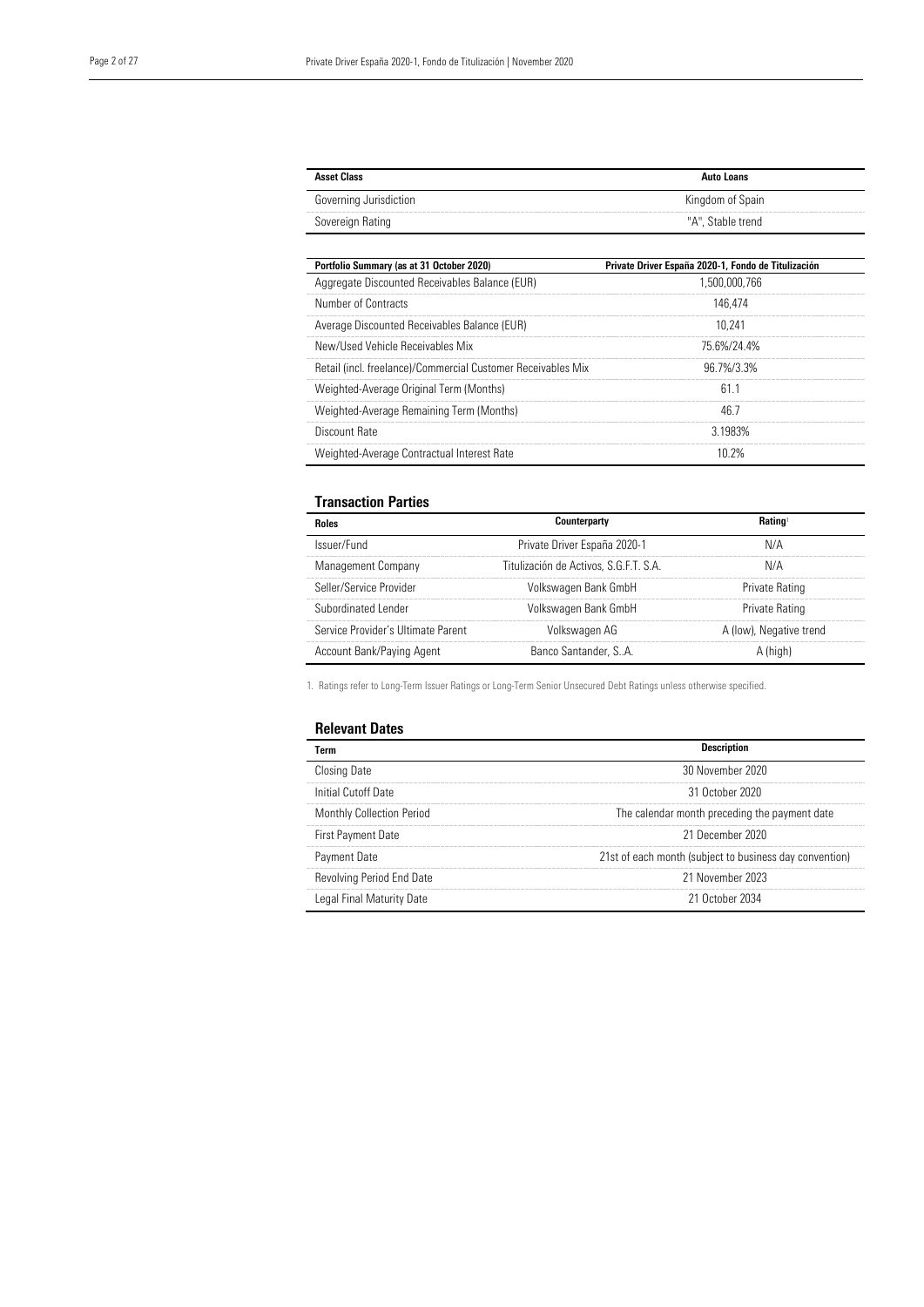#### Rating Considerations

Notable Features

- The transaction includes a revolving period of three years.
- The discount rate applied to the gross receivables balance to calculate the purchase price is fixed at 3.2% and derived from the transaction's liability costs plus of buffer of 2.0%. The discount rate is significantly lower than the maximum permissible contractual interest rates associated with the underlying loan agreements. This mechanism results in the upfront purchase of future unpaid interest.
- Credit enhancement available to the Notes includes a subordinated loan, an amortising liquidity reserve (cash collateral account), and overcollateralisation derived from a lower portfolio purchase price than the aggregate discounted receivables balance.
- Upon closing, approximately 86.2% of receivables were related to Classic Credit auto loans. These feature equal monthly instalments throughout the life of the loan.
- Upon closing, approximately 13.8% of receivables were related to Auto Credit auto loans. These feature equal monthly instalments and a larger, optional final payment. The optional final payment is not assigned to the Fund.
- Upon closing, 99.9% of the receivables related to VW group vehicles, reflecting VWBS's captive finance approach.
- The transaction incorporates specific targeted overcollateralisation percentages. During the revolving period, the target overcollalteralisation percentage was aligned with the initial subordination levels afforded to the Notes at closing 7.6%. However, from April 2021, the *actual* overcollateralisation percentage is permitted to fall to 7.3% prior to being considered a revolving period termination event. Following the expiry of the revolving period, the target overcollateralisation percentage transitions to 100%, resulting in the sequential amortisation of the Notes during the amortisation period. This approach differs from previous transactions originated by VWBS in the past where tiered overcollateralisation levels were considered in conjunction with specific performance triggers that allowed for pro rata amortisation during the amortisation period.
- During the revolving period, the transaction will commence partial amortisation should excess cash standing to the credit of the accumulation account exceed 10.0% of the aggregate discounted receivable balance after two consecutive payment dates. Upon this event, any excess over the 10.0% threshold is applied towards the payment of principal of the Notes.
- During the revolving period, additional discounted receivables are purchased at a discount of 4.25%. This reduction in the purchase price allows for some flexibility in ensuring that the discounted receivables balance is restored to its target balance even in scenarios where the pool balance is diluted due to an increase in terminated loans. In low loss scenarios, this mechanism also allows for the repayment of interest and principal on the subordinated loan offset by an increase in the overcollateralisation amount while still ensuring that target overcollateralisation levels are met.

#### **Strengths**

- VWBS is an experienced servicer. DBRS Morningstar maintains a private rating on VWBS and publicly rates Volkswagen AG (VW), VWB's ultimate parent company, at A (low) with a Negative trend.
- Upon closing, the collateral pool was granular, consisting of 146,474 loans with an average balance of EUR 10,241 where the top 10 borrowers accounted for 0.06% of the portfolio. The lower average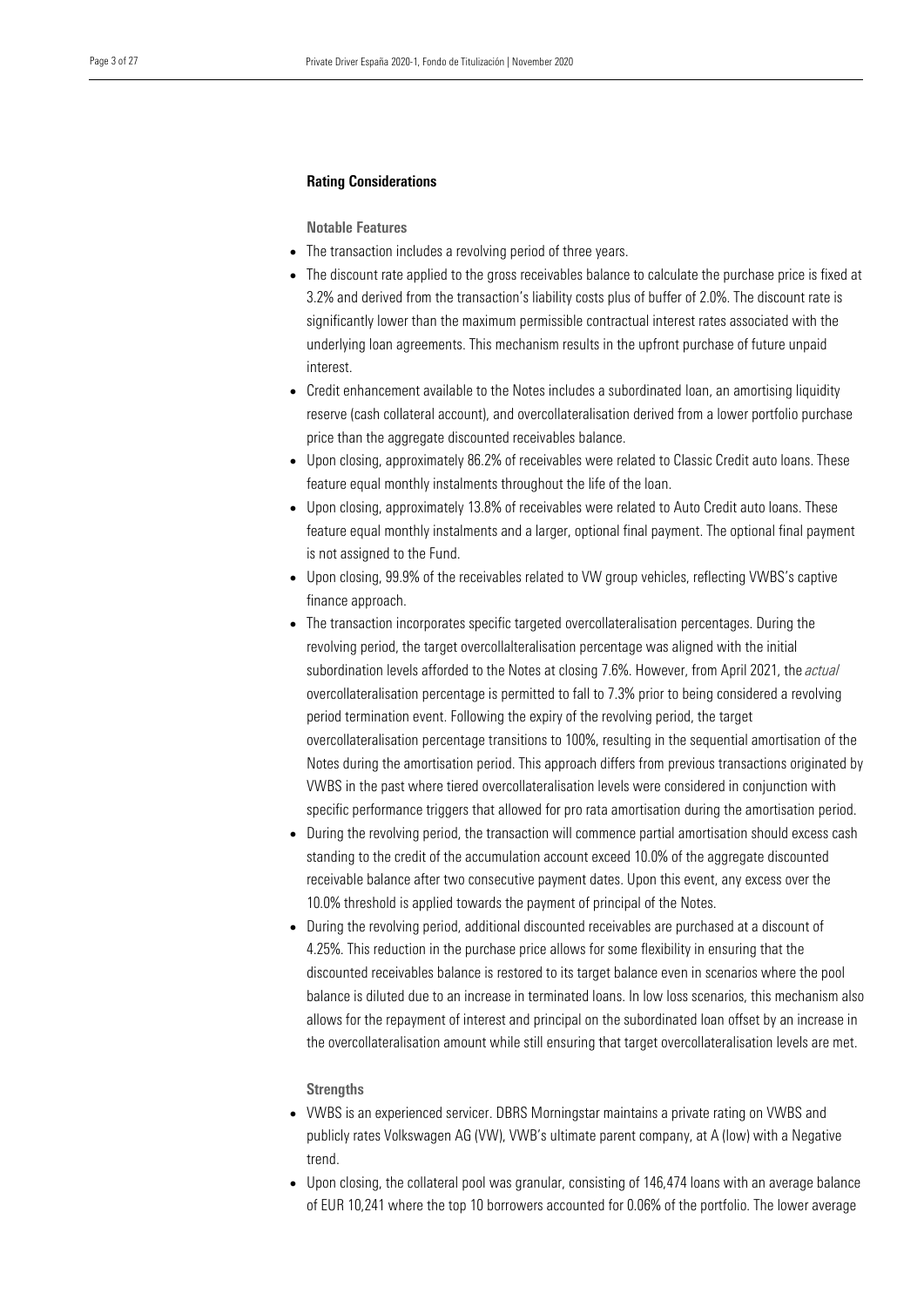balance reflects a higher proportion of SEAT vehicles compared with levels typically observed in auto asset-backed securities (ABS) transactions originated by VWB outside of Spain.

- Liquidity support is available to the transaction through the availability of a reserve (cash collateral account) that is made available to the priority of payments to cover senior expenses and interest on the Notes. At closing and during the revolving period, it is set at EUR 11.25 million and subsequently maintained at 0.75% of the aggregate discounted receivables balance with a floor equal to the lower of (1) EUR 6.0 million and (2) the outstanding balance of the Notes.
- All underlying contracts are fixed rate, whilst the Notes attract a fixed coupon. There is no interest rate mismatch inherent in the transaction.
- The underlying portfolio of VWBS has demonstrated improving and more stable cumulative net loss and gross loss performance with vintages originated from 2013 consistently outperforming those originated between 2009 and 2012.
- The receivables benefit from a reservation of title (reserva de dominio) provision whereby, upon registration with the Chattels Register (Registro de Bienes Muebles), VWBS benefits from a right of ownership over the financed vehicle until the loan is repaid in full. Prior to full repayment, the borrower cannot sell the vehicle without the consent of the beneficiary of the reservation of title. The transfer of the receivable to the Fund includes the rights associated with the reservation of title clauses; however, these rights will only be recorded in the Chattels Register (Registro de Bienes Muebles) in the name of the Fund when the Seller is no longer the service provider.

#### Challenges and Mitigating Factors

• The weighted-average interest rate of the portfolio is considerably higher than the fixed discount rate applied across all receivables in the pool and could evolve during the revolving period. At closing, the difference was approximately 7.0%; however, this could increase to 11.8% during the revolving period because of the inclusion of a cap on the interest rates applicable to the receivables, which has been set at 15.0%. Upon prepayment, the Fund may be exposed to prepayment loss as the amount received to settle the contract may be less than the outstanding discounted balance of a loan recognised by the transaction. This is due to the difference between the higher discounted purchase price paid by the Fund (that considers all interest amounts due over the life of the contract) and the lower underlying principal balance of the loan at the time of prepayment. This effect is also applicable when considering other forms of early termination, such as default and the subsequent realised recoveries.

*Mitigants:* The extent of this mismatch is capped because of the inclusion of a representation that specifies a maximum interest rate applicable to the receivables. Furthermore, VWBS is required to transfer an indemnity corresponding to the foregone interest (net of the discount rate) expected from the date of prepayment to the completion of the scheduled amortisation of a loan. The mitigant is only effective if VWBS is solvent and DBRS Morningstar has factored in prepaymentbased stresses should VWBS not be able to make these interest compensation amounts when assessing cash flow sensitivities.

• VWBS is entitled to commingle collections with funds in its own collection accounts and is required to transfer collections once a month. Collections may be commingled with VWBS's estate upon an insolvency event of VWBS.

*Mitigant:* Following specified triggers relating to rating downgrades of VWB, VWBS must post collateral corresponding to expected collections into the Issuer's distribution account (an account held with Banco Santander that acts as account bank).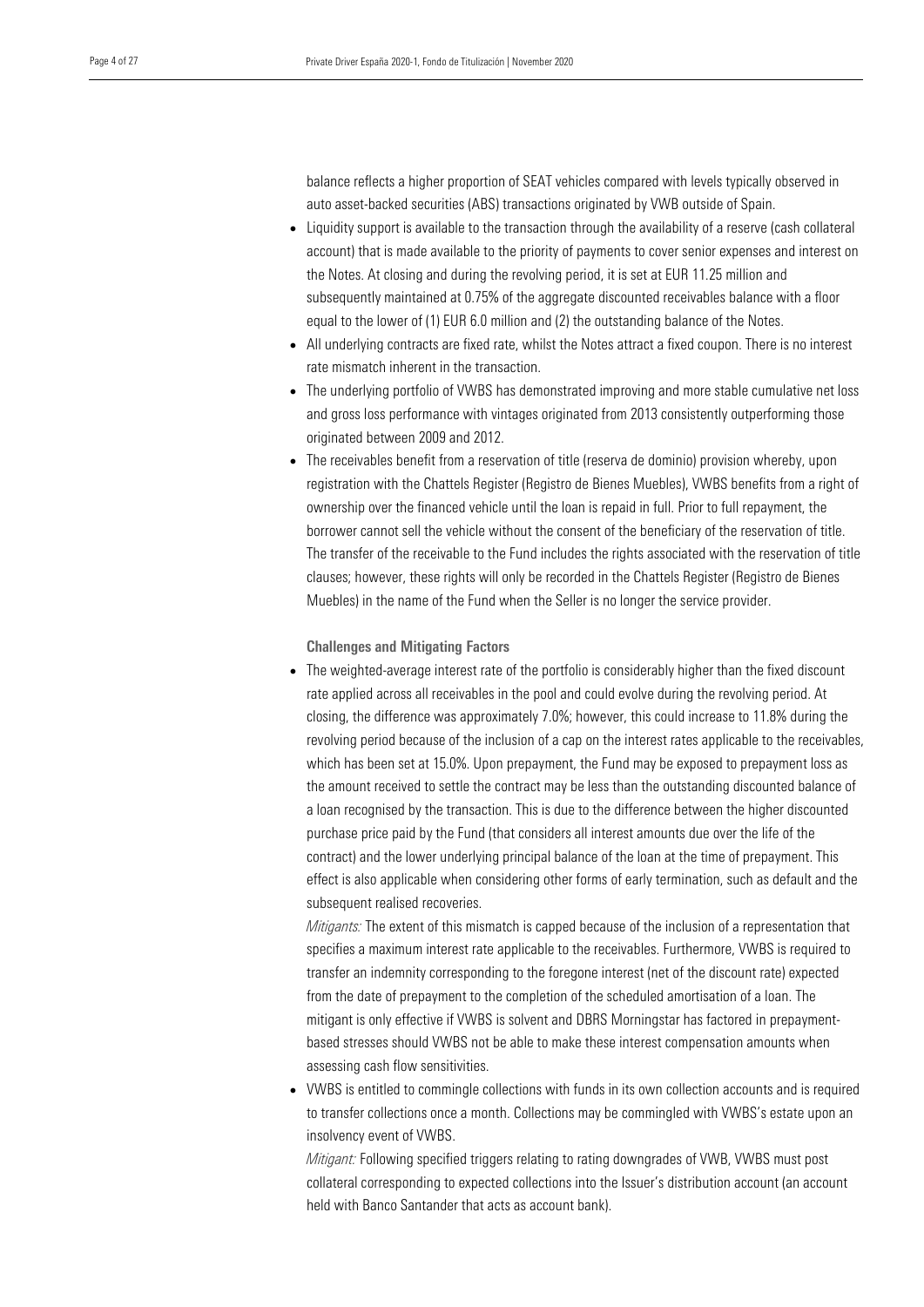• The length of the revolving period is longer than typically observed and may result in a substantial change in the pool composition mix from the closing date.

*Mitigant:* In accordance with the transaction's concentration limits, DBRS Morningstar has considered a worst-case pool composition to maximise exposure to credit loss.

• The performance of the portfolio may be negatively affected by the Coronavirus Disease (COVID-19) pandemic. Receivables that are afforded coronavirus forbearance measures by VWBS are eligible for assignment (subject to eligibility criteria). Approximately 14.8% of receivables relate to loans granted to commercial and self-employed borrowers. Some of these borrowers may operate in sectors that may be more susceptible to the impacts of the coronavirus compared with others and the exposure may increase during the revolving period.

*Mitigant:* Less than 1.0% of the receivables selected on the initial cutoff date are affected by a coronavirus moratorium. DBRS Morningstar has adjusted its expected default rate in its analysis.

| <b>Transaction Summary</b>                                   |                                                                                                                                                                                                                      |                                                                                                                                                              |
|--------------------------------------------------------------|----------------------------------------------------------------------------------------------------------------------------------------------------------------------------------------------------------------------|--------------------------------------------------------------------------------------------------------------------------------------------------------------|
| Term                                                         | <b>Description</b>                                                                                                                                                                                                   |                                                                                                                                                              |
| Currency                                                     | The Issuer's assets and liabilities are denominated in euros (EUR).                                                                                                                                                  |                                                                                                                                                              |
| <b>Relevant Jurisdictions</b>                                | Loan contracts are governed by Spanish law.                                                                                                                                                                          |                                                                                                                                                              |
|                                                              | The transaction documents are governed by Spanish law.                                                                                                                                                               |                                                                                                                                                              |
|                                                              | The incorporation of the Fund is subject to Spanish law.                                                                                                                                                             |                                                                                                                                                              |
| <b>Interest Rate Hedging</b>                                 | N/A                                                                                                                                                                                                                  |                                                                                                                                                              |
| <b>Basis Risk Hedging</b>                                    | N/A                                                                                                                                                                                                                  |                                                                                                                                                              |
| <b>Liquidity Reserve (Cash</b><br><b>Collateral Account)</b> | Provides liquidity support to the structure and, according to the order of priority of<br>payments, can be used to repay principal on the notes when the discounted receivables<br>balance of the portfolio is zero. |                                                                                                                                                              |
|                                                              | Initial Amount (at closing and during<br>the revolving period)                                                                                                                                                       | EUR 11,250,000 equal to 0.75% of the initial the<br>discounted receivables balance.                                                                          |
|                                                              | <b>Target Amount</b>                                                                                                                                                                                                 | The higher of (1) 0.75% of the discounted<br>receivables balance and (2) the lower of (i) EUR<br>6,000,000 and (ii) the outstanding balance of the<br>Notes. |

The transaction structure is summarised below:



Source: DBRS Morningstar.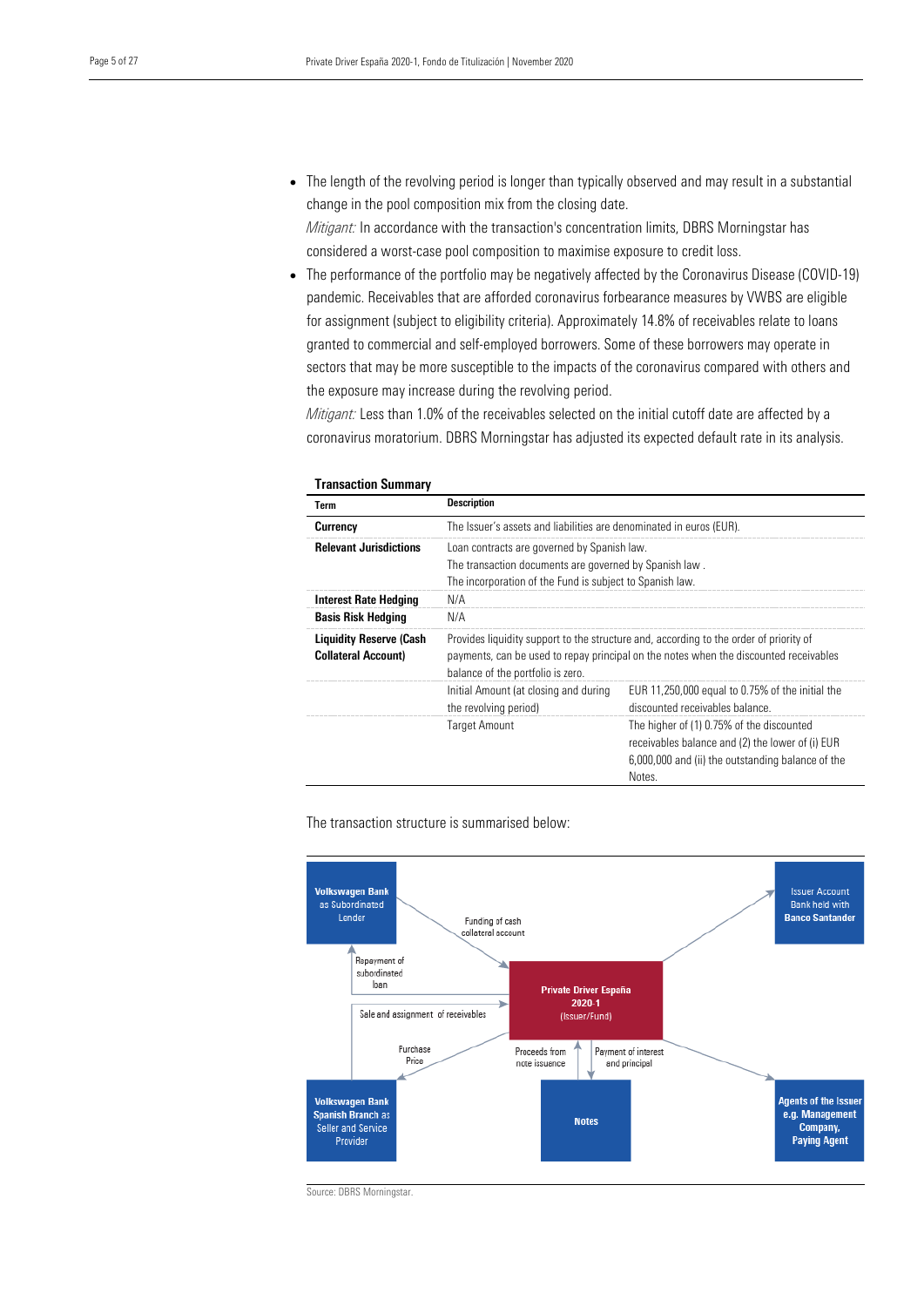#### Counterparty Assessment

#### Account Bank

Banco Santander has been appointed as the Fund's account bank for the transaction and also acts as the paying agent. DBRS Morningstar has a Long-Term Senior Debt rating of A (high) and a Long-Term Critical Obligations Rating of AA (low) on Banco Santander and concluded that it meets the minimum criteria to act in its capacity as the account bank. Moreover, the transaction contains downgrade provisions relating to the account bank consistent with DBRS Morningstar's criteria. The Fund's accounts include the distribution account, accumulation account, and the cash collateral account.

#### Set-Off Risk

Under Spanish law, upon an insolvency of the originator, borrowers may invoke the right to set off the amount they owe the originator at any given time, by any amounts due and payable to them from the originator. The potential set-off amount is limited to amounts due and payable in both directions at the time the set-off occurs. For example, the monthly payment owed on a loan may be set off against the balance of a savings account but not the entire outstanding loan balance.

VWBS is a customer deposit-taking financial institution but borrowers with deposits are excluded through a specific eligibility criterion. Furthermore, employees or affiliates of Volkswagen AG are also excluded from the pool. However, VWBS can offer customer deposit products to borrowers during the life of the transaction. Moreover, to guard against potential deposit set-off risk, the transaction structure includes a deposit set-off risk reserve that will be funded if deposit set-off risk exposure is identified or VWB's long-term rating is below BBB (high).

DBRS Morningstar understands that a small subset of the Auto Credit product type, representing approximately 8.4% of the portfolio's receivables, known as NEXT, allows a borrower to pay a prescribed extra nominal amount as part of the monthly instalment, which is then converted by VWBS into points. These NEXT points may then be converted into a cash equivalent sum and can either be used to reduce the balloon instalment or used as a deposit for the purchase of another financed vehicle. DBRS Morningstar understands that borrowers are not able to set off these accumulated NEXT points against any outstanding balance of their loans other than the balloon payment and that any potential set-off risk is again limited to amounts due at the time set-off occurs.

Insurance amounts may be included within the original financed amounts. DBRS Morningstar understands that the Seller only acts as broker for financed motor insurance and these amounts have been explicitly excluded from the receivables assigned to the Fund. DBRS Morningstar understands that any breach of the payment in relation to insurance premia has no effect on the repayment of the loan.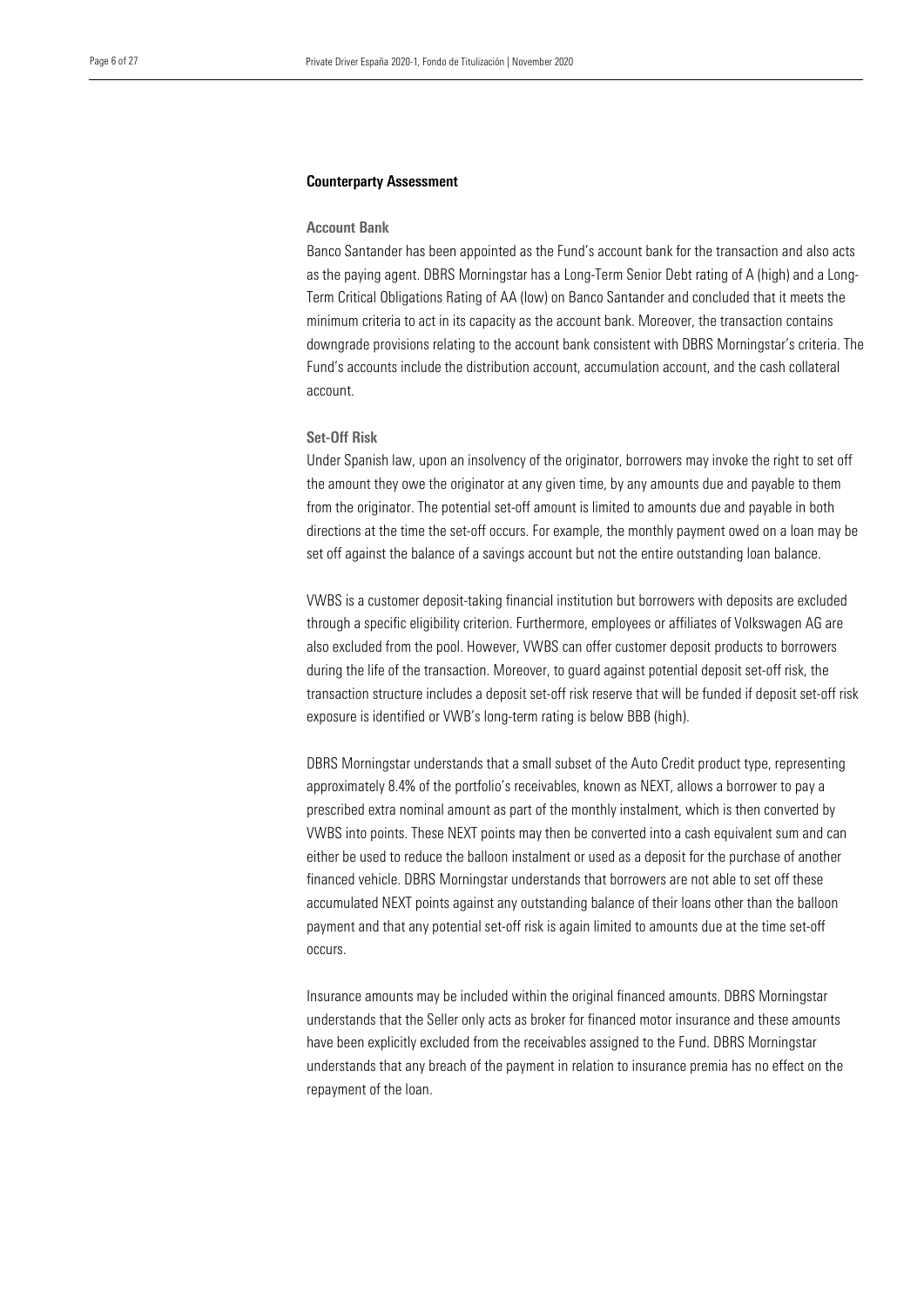#### Commingling Risk

VWBS is only required to transfer collections to the Fund's distribution on a monthly basis, subject to rating requirements on VWB being met (the monthly remittance condition). Should the monthly remittance condition not be met, VWBS can still commingle collections with its own funds during each monthly period but is required to transfer collateral in advance. The following procedures must be followed no later than 30 calendar days following the downgrade event:

- 1. Determine the expected collections from the first calendar day (inclusive) to the 14th calendar day (inclusive) of the monthly period including prepayments. On the 16th calendar day prior to the start of the monthly period, VWBS must transfer this amount to the Fund's distribution account.
- 2. Determine the expected collections from the 15th calendar day (inclusive) to the last calendar day (inclusive) of the monthly period including prepayments. On the second calendar day of each monthly period, VWBS must transfer this amount to the Fund's distribution account.
- 3. If VWBS does not comply with this arrangement following the breach of the monthly remittance condition, it must transfer all collections to the Fund's distribution account within three business days of receipt.
- 4. Any amounts related to the transferred collateral held in the distribution account may be netted against amounts due by VWBS on a given payment date and form part of the available distribution amount. Any excess is repaid to VWBS outside of the order of priority, any shortfall is paid by VWBS on the payment date.

DBRS Morningstar considers the approach sufficient to mitigate against commingling loss.

#### Servicing of the Portfolio and Collections

VWBS has been appointed to service the auto loan receivables in accordance with the servicing agreement between itself and the Fund. The service provider receives a servicing fee equal to 1.0% per year.

The service provider has been appointed by the Fund to collect payments from borrowers and other proceeds related to the receivables (collections). Collections include payments received from customers by VWBS in respect of the loan receivables, including the following:

- 1. Auto loan instalments (no principal or interest repaid on the balloon amount is included);
- 2. Overdue interest;
- 3. Insurance proceeds; and
- 4. Proceeds from guarantees.

Collections may also be supplemented through the interest compensation amount mechanism that aims to address the mismatch between the fixed discount rate applied to the portfolio and the underlying contractual interest rates applied to the loans. Upon prepayment the interest compensation amount is either paid by VWBS to the Fund (contractual interest rate is higher than discount rate) or potentially vice-versa should the contractual interest rate be less than the discount rate.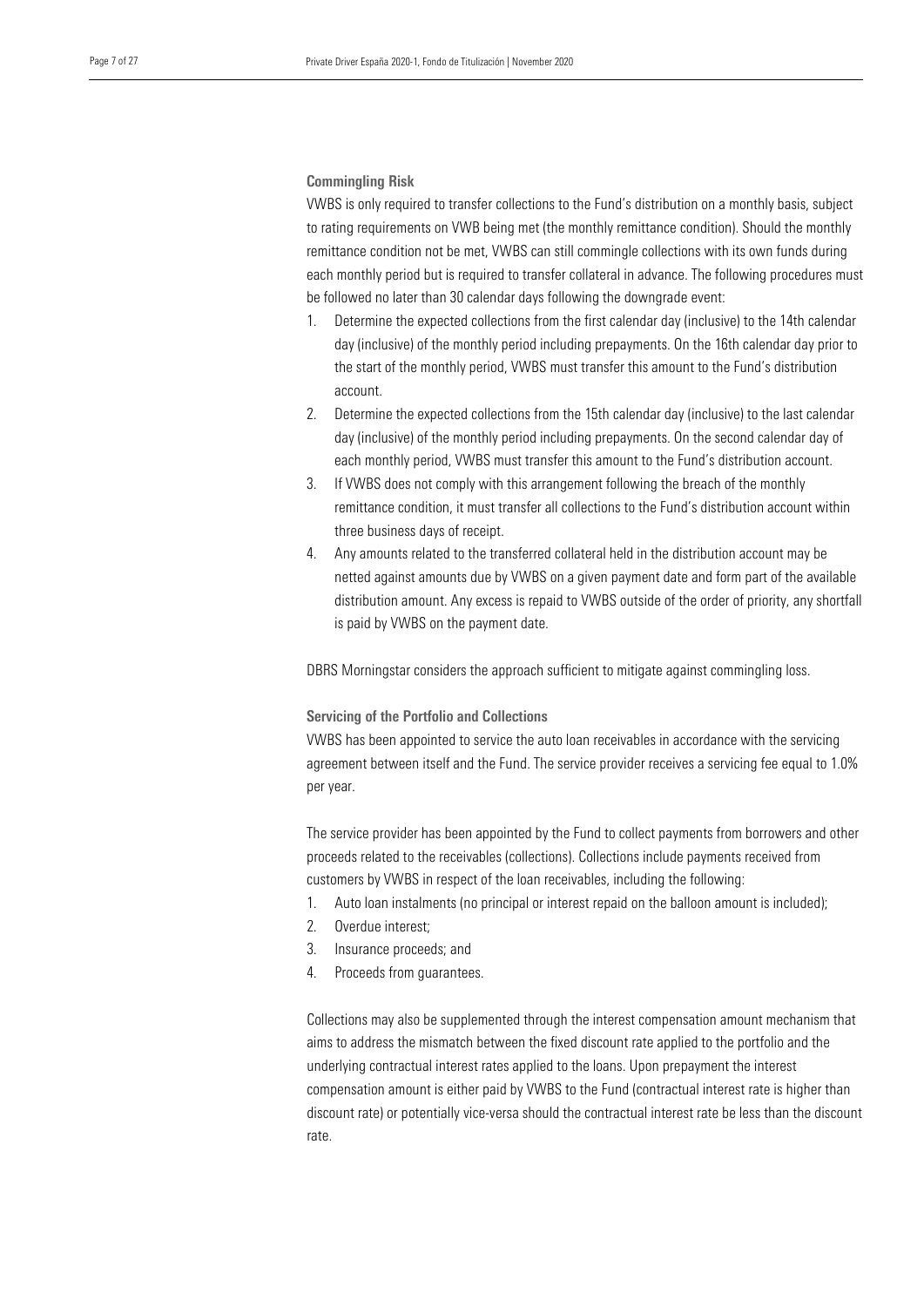Collections from borrowers are paid into the service provider's collection accounts held in the name of VWBS with an independent third-party bank. Collections together with the other funds available to the Fund are processed on each payment date through a combined waterfall (the order of priority). Additional amounts available to the Fund include:

- 1. Permitted withdrawals from the cash collateral account;
- 2. Transfers from the accumulation account to the distribution account following the end of the revolving period; and
- 3. Amounts standing to the credit of the accumulation account after the preceding payment date.

#### Priority of Payments

Prior to the Fund's liquidation the available distribution amount is applied according to the following order of priority:

- 1. Senior expenses;
- 2. Notes interest;
- 3. Replenish the cash collateral account to its target;
- 4. The amortisation amount and the accumulation amount during the revolving period to acquire additional receivables;
- 5. Interest on the subordinated loan;
- 6. Principal on the subordinated loan until repaid; and
- 7. All remaining excess to VWBS.

During the revolving period, additional discounted receivables are purchased at a discount of 4.25%. This reduction in the purchase price allows for some flexibility in ensuring that the discounted receivables balance is restored to its target balance even in scenarios where the pool balance is diluted due to an increase in terminated loans. In low loss scenarios, this mechanism also allows for the potential repayment of interest and principal of the subordinated loan offset by an increase in the overcollateralisation amount while still ensuring that target overcollateralisation levels are met.

#### Amortisation Amount

The amortisation amount is calculated as either:

- Zero during the revolving period when the balance of the accumulation account is less than 10.0% of the aggregate discounted receivables balance after two consecutive payment dates;
- Any surplus above the 10.0% threshold outlined above, during the revolving period; or
- Following the revolving period, an amount necessary to reduce the Notes to the targeted note balance.

The targeted note balance is calculated as either:

- The excess of the sum of i) the aggregate discounted receivables balance, and ii) after the revolving period, any amounts recorded in the accumulation account, over the targeted overcollateralisation amount; or
- Zero if the aggregate discounted receivables balance is less than 10.0% of the highest aggregate discounted receivables balance since the closing date.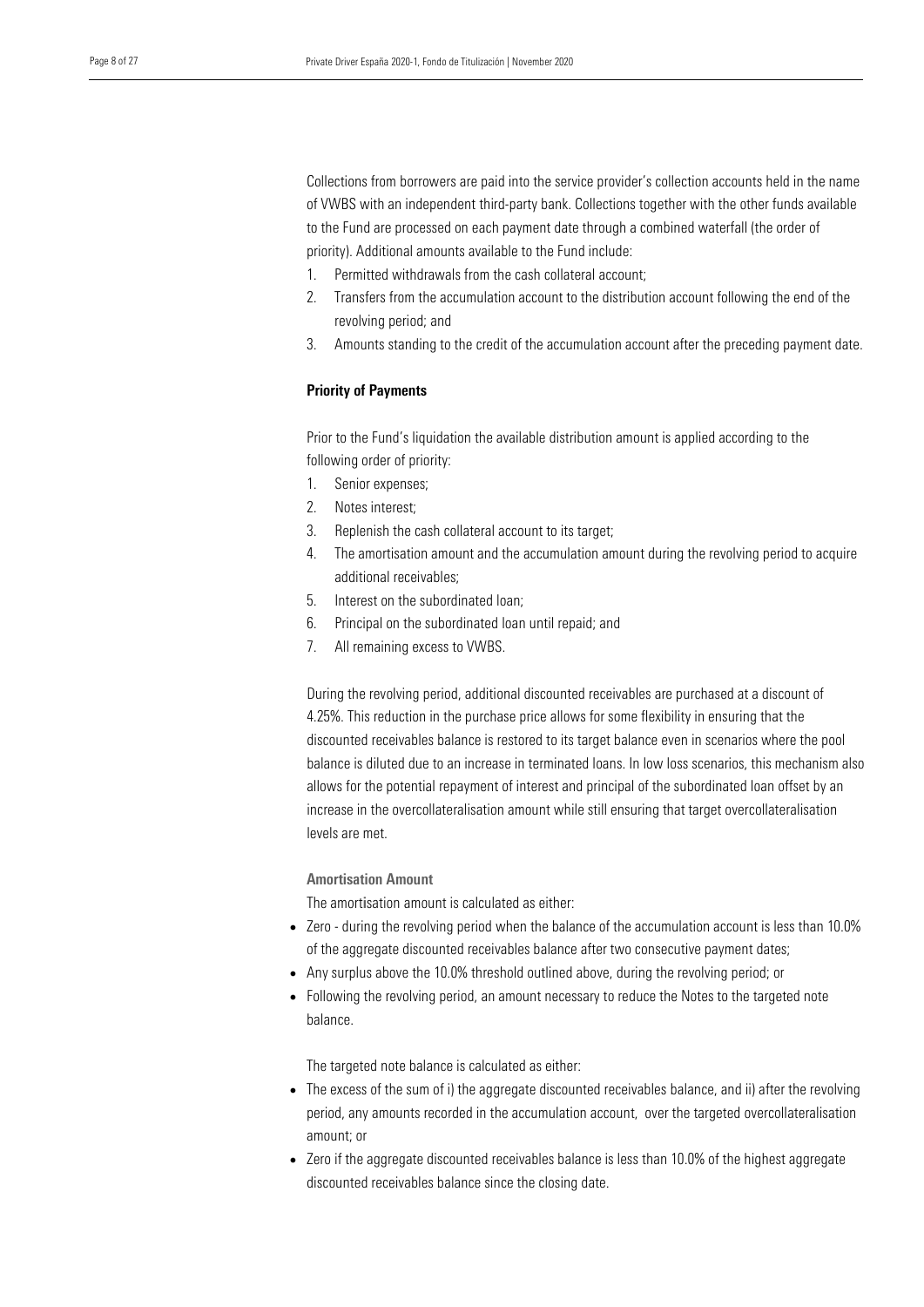The targeted overcollateralisation amount considers the target overcollateralisation percentage applied to the sum of i) the aggregate discounted receivables balance, and ii) amounts recorded in the accumulation account. During the revolving period this is 7.6% and after the revolving period this is 100% with the latter effectively turning the transaction fully sequential.

Considering default timings and the timings associated with the revolving period termination events, DBRS Morningstar has considered the lower actual overcollateralisation percentage of 7.3% referenced within the definition of revolving period termination event within its cash flow analysis.

Conditions Precedent To The Purchase of Eligible Receivables

The following conditions must be met on each additional purchase date:

- 1. No revolving period termination event has occurred;
- 2. A purchase offer has been made as per the assignment policy;
- 3. The additional receivables comply with the eligibility criteria;
- 4. The representations and warranties made by the Seller remain true and accurate; and
- 5. The Seller has not breached its repurchase or substitution obligations in relation to the loan receivables.

#### Partial Amortisation

During the revolving period, the transaction will commence partial amortisation should excess cash standing to the credit of the accumulation account exceed 10.0% of the aggregate discounted receivable balance after two consecutive payment dates. Upon this event, any excess over the 10.0% threshold is applied towards the payment of principal on the Notes.

#### Revolving Period Termination Event

The revolving period will end upon either of:

- 1. An early liquidation event;
- 2. An insolvency event of the Seller;
- 3. A service provider replacement event;
- 4. A credit enhancement increase condition;
- 5. On any payment date falling after April 2021, the actual overcollateralisation percentage is lower than 7.3%; and
- 6. The Seller ceases to be an affiliate of Volkswagen AG or any successor thereto.

A credit enhancement increase condition occurs when the cumulative gross loss ratio exceeds certain thresholds at different points in time, as follows:

| <b>Cumulative Gross Loss Ratio Exceeds</b> | <b>Payment Date</b>                                             |
|--------------------------------------------|-----------------------------------------------------------------|
| 1 በ%                                       | Up to and including November 2021                               |
| 2.5%                                       | From November 2021 (excluded) up to and including November 2022 |
| 5.0%                                       | After November 2022                                             |

The cumulative gross loss ratio is defined as the discounted receivables balance of all terminated loans divided by the sum of the initial and additional aggregate cutoff date discounted receivables balances.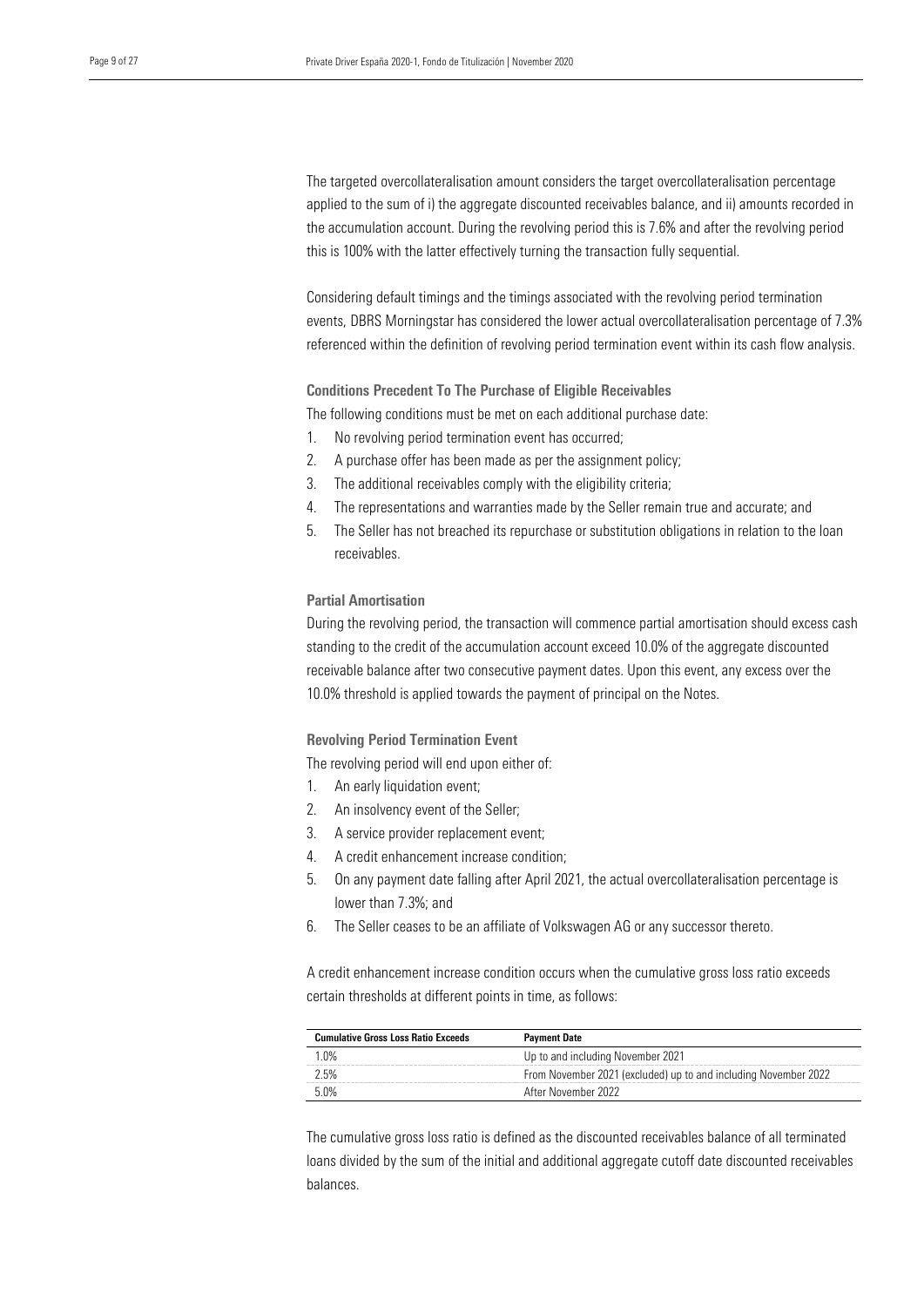#### Liquidation Event

The Fund will be liquidated on the final maturity date or following an early liquidation event. Subsequently, the available distribution amount is distributed fully sequentially according to the liquidation order of priority.

- 1. Senior expenses;
- 2. Notes interest;
- 3. Payment of principal on the Notes until redeemed in full;
- 4. Interest on the subordinated loan;
- 5. Principal on the subordinated loan until repaid; and
- 6. All remaining excess to VWBS.

#### Optional Redemption

At the request of the Seller, the management company is entitled repurchase all the outstanding assigned receivables to prepay the Notes on any payment date when the aggregate discounted receivables amount outstanding of all receivables is less than 10.0% of the maximum aggregate discounted receivables balance.

#### Origination and Servicing

DBRS Morningstar conducted an operational review of VWBS auto finance operations in September 2020 and considers its origination and servicing practices to be consistent with those observed among other Spanish auto finance companies.

VWB was founded in 1949 and is headquartered in Braunschweig, Germany and together with Volkswagen Financial Services AG (VWFS) is responsible for coordinating the worldwide financial services activities of the Volkswagen Group. VWB provides finance to retailers and dealers in addition to taking deposits in certain European markets. VWB is supervised and regulated by the European Central Bank (ECB). VWFS provides leasing, insurance, and other services to its customers, and is not regulated by the ECB.

VWBS cooperates closely with approximately 2,900 dealerships of the Volkswagen Group and was originally established in Spain in 1967 as FISEAT, the finance company of Spanish automaker, SEAT, founded in 1950. VWFS took control of FISEAT in 1994 and it became Volkswagen Financial Services S.A. and in 2001, VWB was authorised in Spain and began the provision of wholesale funding. In June 2019, Volkswagen Finance's operations were merged into VWB to become VWBS.

As of end June 2020, SEAT's year-to-date market share of newly registered cars in Spain represented 7.7% of all new vehicles, the second-most popular vehicle maker in Spain. The Volkswagen brand accounted for 9.4%, making it the third-most popular. When aggregating all brands of the Volkswagen Group the total year to date Q2 2020 market share was approximately 24.3%.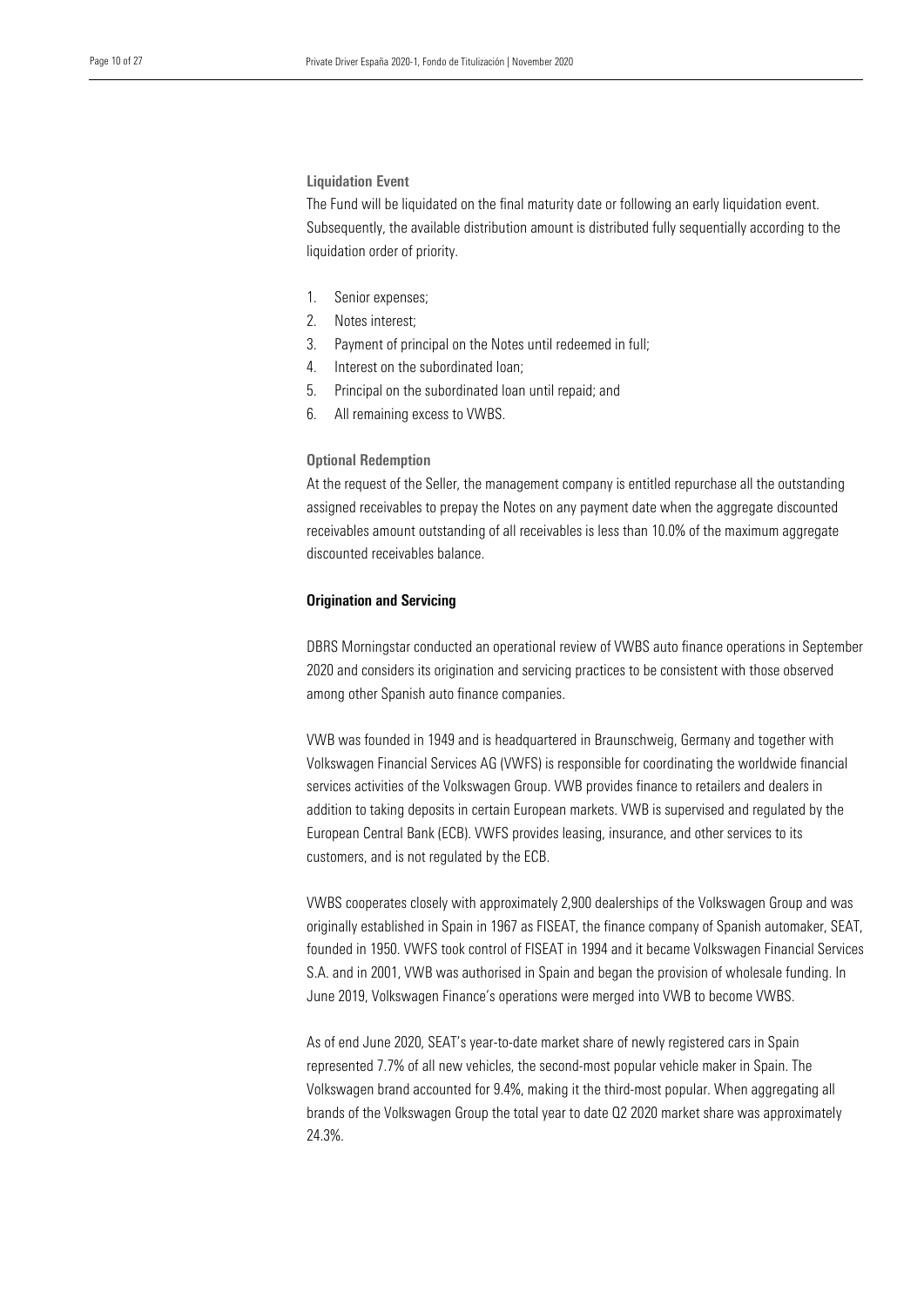DBRS Morningstar privately rates VWBS and publicly rates the ultimate parent company, [Volkswagen AG,](https://www.dbrsmorningstar.com/issuers/843) at A (low) with a Negative trend. Please see [www.dbrsmorningstar.com](http://www.dbrsmorningstar.com/) for more details.

Further information on origination and servicing can be found within the appendix.

#### Collateral Summary

The receivables assigned to the Fund by the Seller represent claims against borrowers in respect of payments due under financing contracts taken out for the purchase of new and used motor vehicles.

The fixed-rate loan contracts have been granted by VWBS to retail and commercial borrowers in Spain with each instalment comprising interest and principal components. The initial receivables purchase price paid by the Fund to VWBS represents all pending principal and interest components (excluding any write-offs) discounted by a fixed discount rate of 3.2%. The loan receivables assigned to the Fund explicitly exclude any balloon instalments.

The receivables represent two main loan contract types: (1) equal instalment amortising loans, known as Classic Credit, and (2) Auto Credit loans, where a larger final balloon payment is due at the maturity date of the contract. The balloon instalment associated with Auto Credit loans is not assigned to the Fund. DBRS Morningstar understands that, due to specific campaigns, a very small proportion of the initial receivables (less than 0.1%) are related to finance agreements whereby the first four instalments are lower than the remainder. VWBS deems these to have substantially equal monthly instalments.

As well as the loan receivables, the Fund acquires the rights corresponding to each loan agreement, such as any guarantees that a loan may possess. The Seller also transfers the reservation of title (reserva de dominio) that may be granted over the purchased vehicles. The Spanish reservation of title is not a strong form of pledge that provides for vehicle repossession and acts more like an encumbrance to support the recovery process. However, provided that such reservation is registered with the Chattels Register (Registro de Bienes Muebles), the customer must obtain the lender's approval in order to sell or otherwise dispose of the vehicle. This protection prevents the borrower from selling the financed vehicle to a third party without the consent of VWBS. VWBS uses an online tool that allows the reservation of title to be registered quickly (within a day) and at a nominal cost compared with legacy manual procedures.

#### Eligibility Criteria

Receivables assigned on the closing date must meet certain criteria specified in the transaction documents. VWBS represents and warrants to the Fund that as of each cutoff date and on the incorporation date certain matters including, amongst others:

- The loans constitute legal valid, binding, and enforceable agreements;
- The loan receivables are up-to-date (i.e., have no arrears);
- None of the borrowers maintains deposits on accounts with VWBS;
- None of the borrowers are affiliates of Volkswagen AG or employees of the Seller;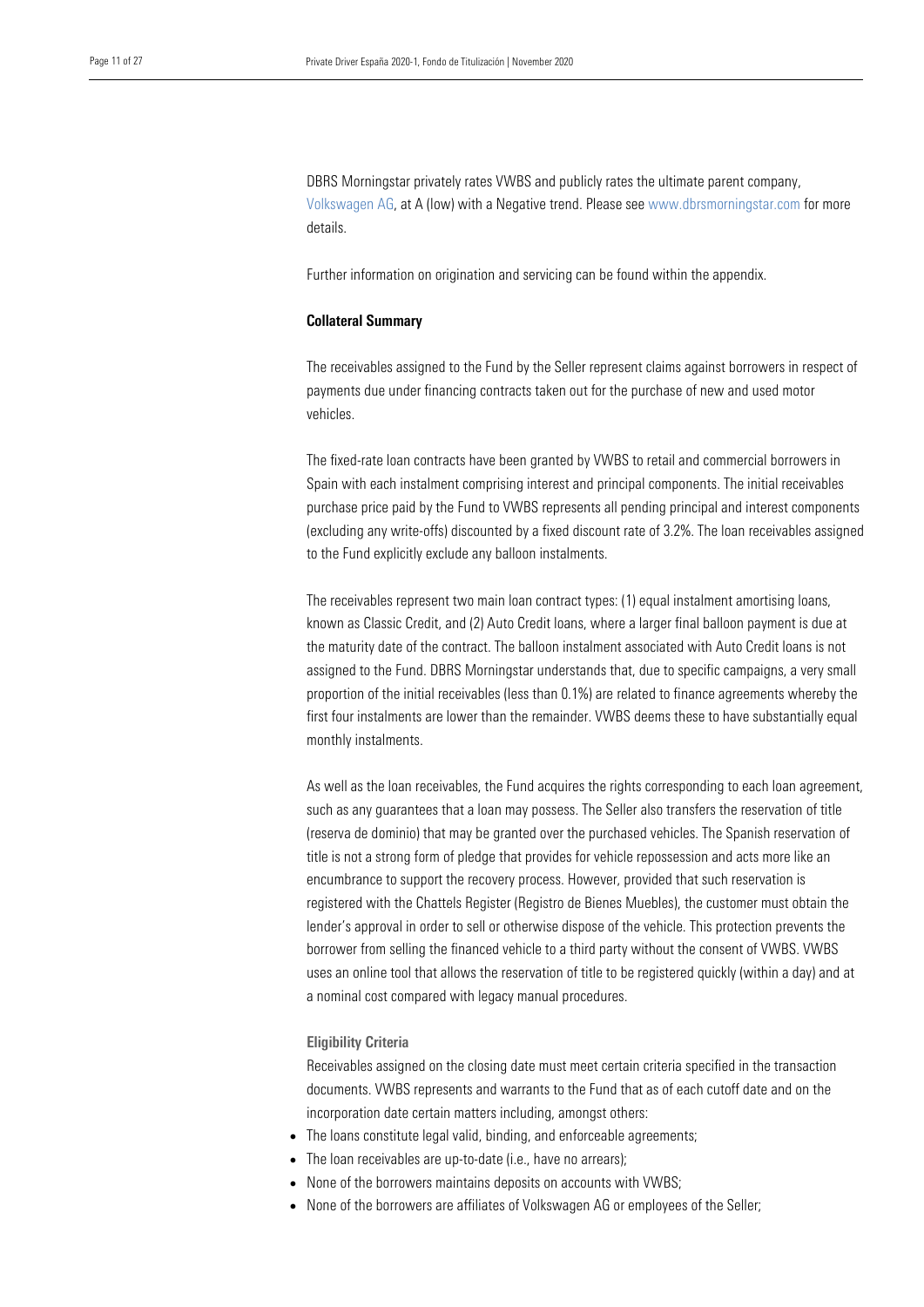- The loans are not terminated or written off, nor are there insolvency proceedings taking place against the borrower;
- The individual borrowers reside in Spain and corporate borrowers have their registered address in Spain,
- The loans are at least two-months seasoned and have a maximum of 96 instalments;
- Each loan receivable has an interest rate equal to or lower than 15%;
- None of the loans were used to finance more than one car;
- The loans provide for reservation of title of the financed vehicles;
- The loans are governed by and compliant with Spanish law;
- The loans are not classified as financial leases;
- The loans are fully drawn; and
- The loans are not related to the funding of vehicles to be used in vehicle rental operations.

#### Concentration Limits

The following concentration limits are applicable on the initial and additional cutoff dates:

| Variable (Discounted Receivables Must Not Exceed) | l imit       |
|---------------------------------------------------|--------------|
| Used cars                                         | $30.0\%$     |
| Auto credit product type                          | 25.0%        |
| Single borrower                                   | 0.5%         |
| Companies                                         | 1በ በ%        |
| Self-employed borrowers                           | <b>20 ሀ%</b> |
| Term to maturity greater than 60 months           | ንሀ ሀዕ\       |

### Pool Characteristics

DBRS Morningstar has analysed a pool selected by VWBS as at the initial cutoff date. The main characteristics of the portfolio are summarised below:

| <b>Pool Characteristics</b>                                       | Private Driver España 2020-1,<br><b>Fondo de Titulización</b> |
|-------------------------------------------------------------------|---------------------------------------------------------------|
| Number of Agreements                                              | 146.474                                                       |
| Original Nominal Receivables Balance (EUR)                        | 2.334.451.346                                                 |
| Current Aggregate Discounted Receivables Balance (EUR)            | 1,500,000,766                                                 |
| - Classic Credit Receivables Balance (EUR)                        | 1,292,326,614                                                 |
| - Auto Credit Receivables Balance (EUR)                           | 207,674,151                                                   |
| Average Original Nominal Balance per Contract (EUR)               | 15,938                                                        |
| Average Current Discounted Receivables Balance per Contract (EUR) | 10,241                                                        |
| Average Down Payment (EUR)                                        | 7,952                                                         |
| Weighted-Average Original Term (Months)                           | 61.1                                                          |
| Weighted-Average Remaining Term (Months)                          | 46.7                                                          |
| Weighted-Average Seasoning (Months)                               | 14.4                                                          |
| Weighted-Average Contractual Interest Rate                        | 10.2%                                                         |
| New/Used Vehicle Receivables Mix                                  | 75.6%/24.4%                                                   |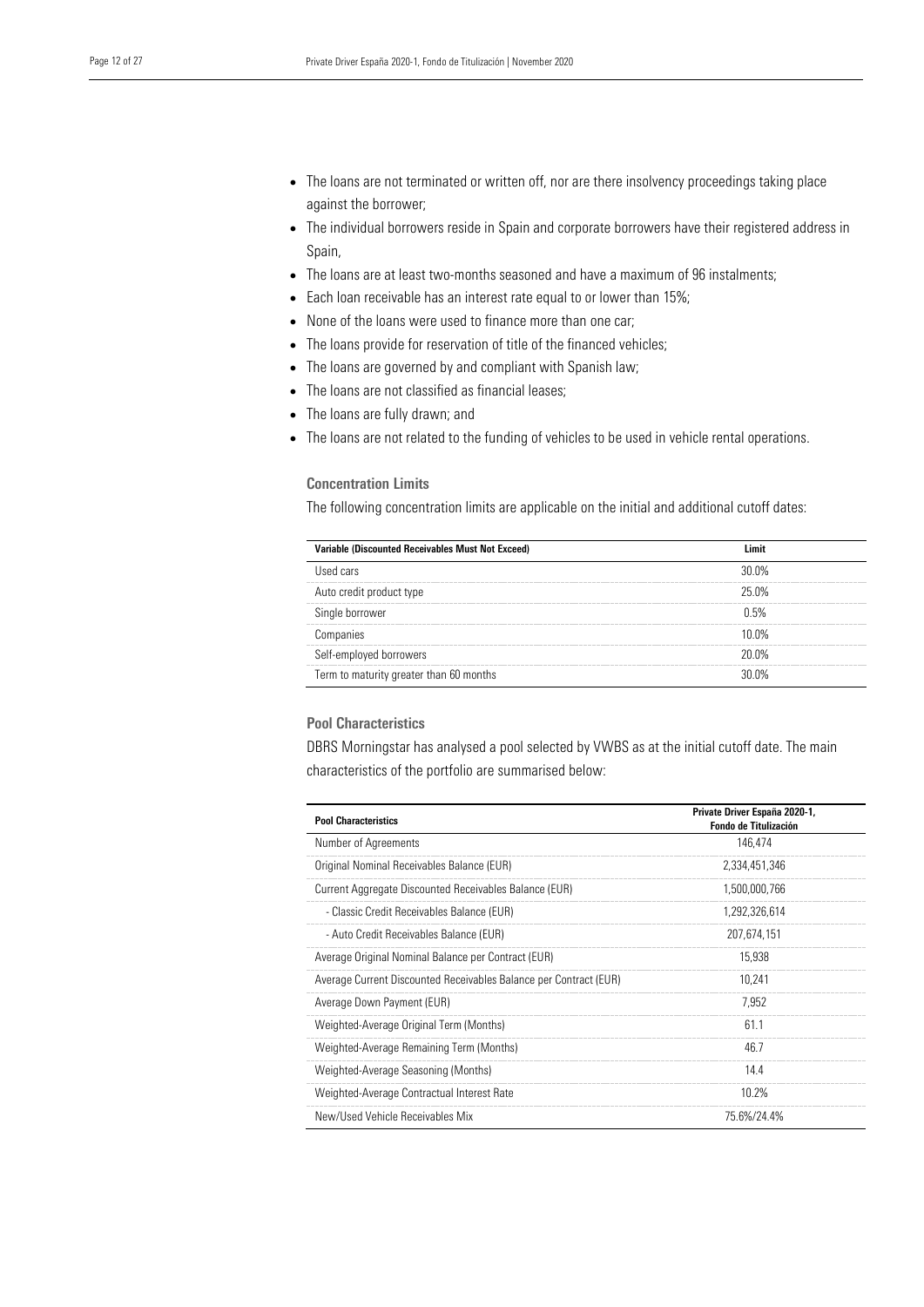| <b>Vehicle Brands (Top 4)</b> | (% of Aggregate Discounted<br>Receivables Balance) |
|-------------------------------|----------------------------------------------------|
| <b>SFAT</b>                   | 41 6                                               |
| Ikswaqen                      | 316                                                |
| Audi                          | 15 <sub>5</sub>                                    |
|                               | 11 2                                               |

| <b>Vehicle Models (Top 5)</b> | (% of Aggregate Discounted<br><b>Receivables Balance)</b> |
|-------------------------------|-----------------------------------------------------------|
| SEAT Leon                     | 134                                                       |
| SEAT Ibiza                    |                                                           |
| SEAT Arona                    |                                                           |
| <b>SEAT Ateca</b>             |                                                           |
| Nkswagen Golf                 |                                                           |

| <b>Geographic Mix (Top 5 Regions)</b> | (% of Aggregate Discounted<br>Receivables Balance) |  |
|---------------------------------------|----------------------------------------------------|--|
| Catalonia                             | 204                                                |  |
| Andalucia                             |                                                    |  |
| Madrid                                | 13 I                                               |  |
| <b>Valencian Community</b>            | Ш.                                                 |  |
|                                       |                                                    |  |

| <b>Borrower Concentration</b> | (% of Aggregate Discounted<br>Receivables Balance) |  |
|-------------------------------|----------------------------------------------------|--|
| Largest Borrower              | 0.01                                               |  |
| Top 5                         | 0.03                                               |  |
| Top 10                        | 0.06                                               |  |
| Top 20                        | በ 1በ                                               |  |

| <b>Reservation of Title - Chattels Register</b> | (% of Aggregate Discounted  |  |
|-------------------------------------------------|-----------------------------|--|
|                                                 | <b>Receivables Balance)</b> |  |
| Yes - Registered in Chattels Register           |                             |  |
| Yes – Registration ongoing                      |                             |  |
| Not Registered (although contractual provision) | 55.3                        |  |

## Exhibit 1 Distribution by Discounted Receivables Balance (EUR) Exhibit 2 Distribution by Origination Year





Source: DBRS Morningstar.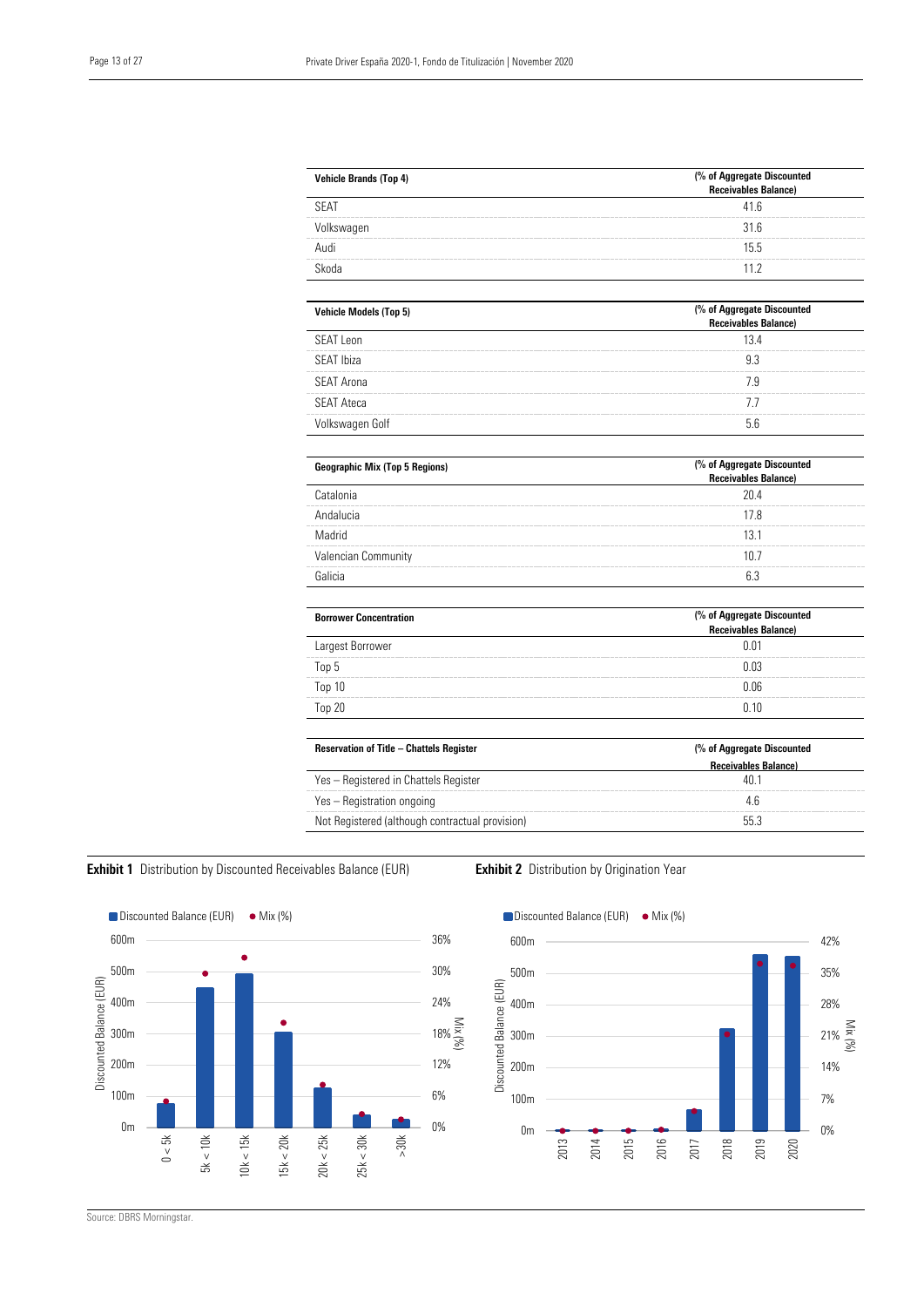0% 4% 8% 12% 16% 20% 24% 28% 32%

Mix (%)







 $\Box$  Discounted Balance (EUR)  $\bullet$  Mix (%)



2021

2022

2023

2024

2025

2026

2027

2028

0m 50m 100m 150m 200m 250m 300m 350m 400m 450m

Discounted Balance (EUR)

Discounted Balance (EUR)

#### **Exhibit 5** Distribution by Original Term (Months) **Exhibit 6** Distribution by Seasoning (Months)





Source: DBRS Morningstar.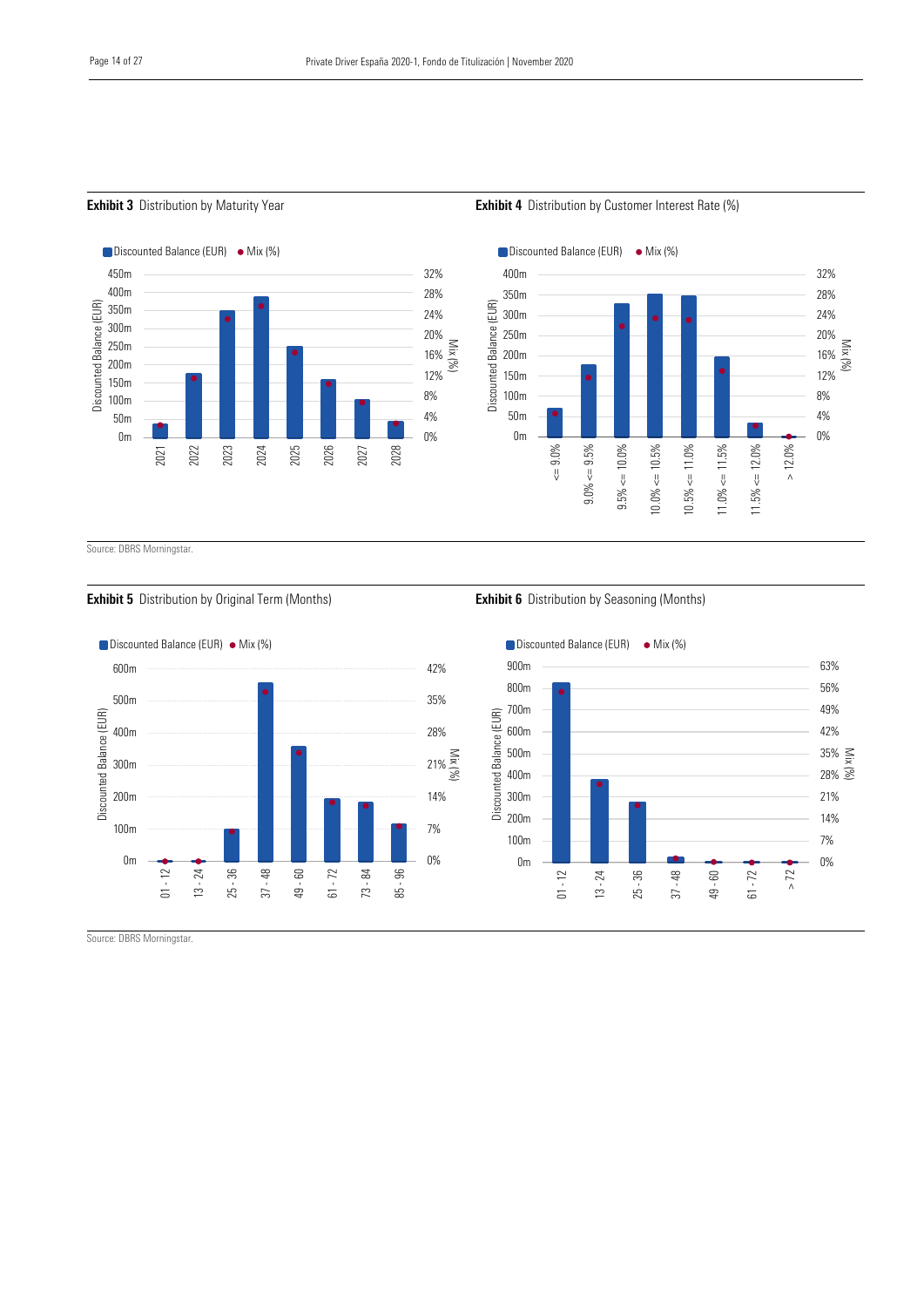**Exhibit 7** Distribution by Vehicle Class **Exhibit 8** Distribution by Customer Type



Source: DBRS Morningstar.

In comparison with other auto loan portfolios that DBRS Morningstar assessed in Spain, the following is noted:

- The pool contains a small percentage of commercial customers (3.3%), and the remaining pool is made up of private individuals (85.2%) and freelancers (11.5%). Other transactions generally have a higher proportion of commercial customers.
- The manufacturer concentration in the pool is high (99.9%), reflecting the captive nature of the originator and the market share of VW Group in Spain.
- The pool is moderately geographically diversified, with the largest region, Catalonia, representing 20.4% of the total discounted receivables balance.
- The average discounted receivables balance and the corresponding distribution of the discounted receivables balance bucket is in line with similar Spanish transactions where the underlying assets are primarily new vehicles originated by a captive lender.
- The pool is made up of recent originations (73.9% have been originated in 2019 and 2020). The pool is also well diversified in terms of contract durations and thus maturities (the highest levels of forecast contractual maturities are expected in 2024 (at 25.8% by discounted receivables balance).
- The weighted-average remaining term of the portfolio (46.7 months) is shorter than observed in comparable Spanish auto deals, but still reflects the higher concentration of Classic Credit contracts (86.2%).
- For Auto Credit contracts, the balloon element is excluded from the securitised cashflows, removing potential indirect RV risk from the transaction.
- The weighted-average interest rate of 10.2% is higher than those in comparable DBRS Morningstarrated transactions.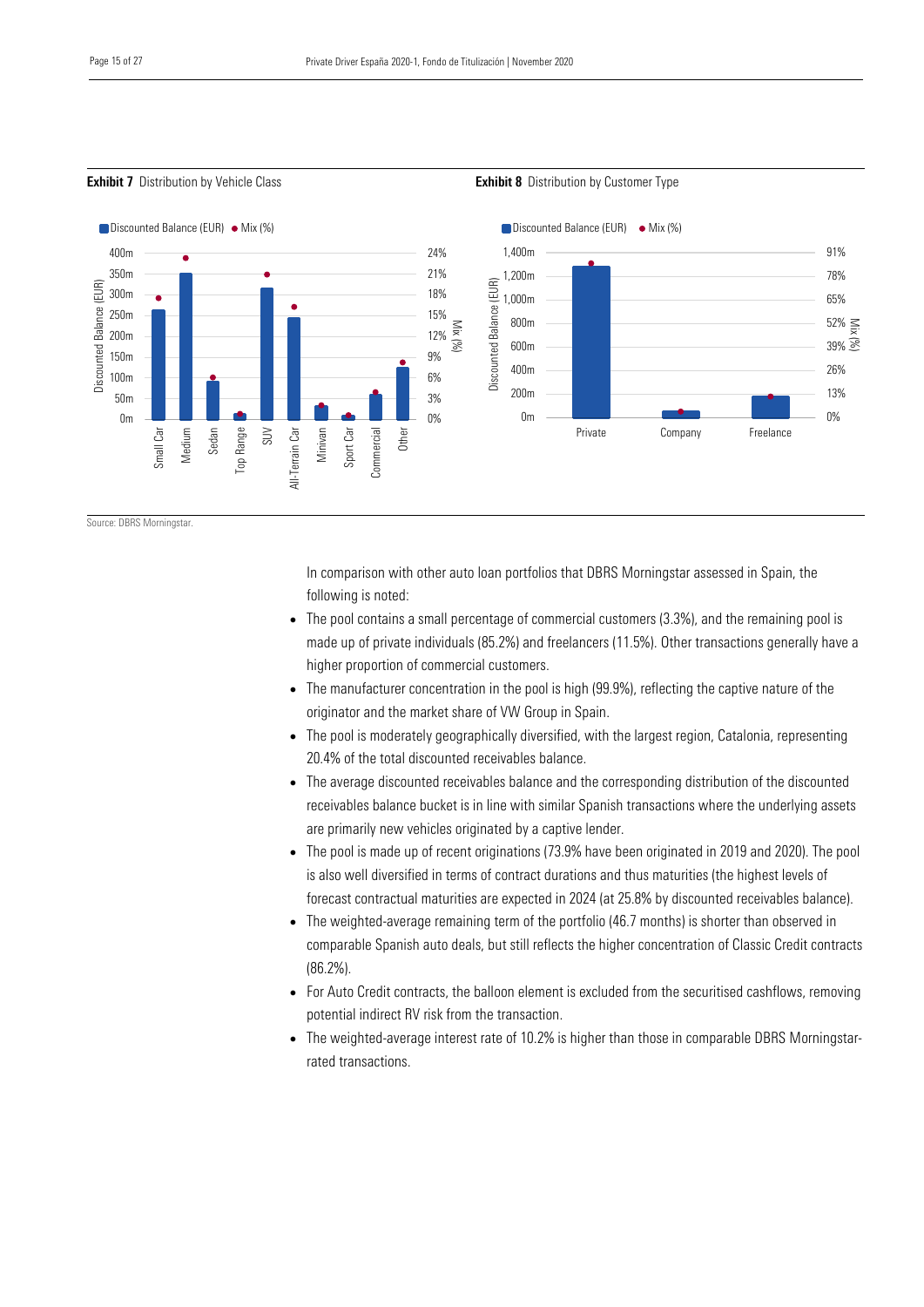#### Rating Analysis

The rating addresses the timely payment of scheduled interest and the ultimate payment of principal by the legal final maturity date. DBRS Morningstar based its rating on a review of the following analytical considerations:

- The transaction capital structure, including form and sufficiency of available credit enhancement;
- Relevant credit enhancement in the form of subordination, the cash collateral account and overcollateralisation. Credit enhancement levels are sufficient to support DBRS Morningstar's projected cumulative net loss assumption under various stressed cash flow assumptions for the Notes;
- The ability of the transaction to withstand stressed cash flow assumptions and repay investors according to the terms under which they have invested. For this transaction, the rating assigned to the Notes addresses the timely payment of scheduled interest and the ultimate repayment of principal by the legal final maturity date;
- VWBSs capabilities with regard to originations, underwriting, servicing, and its financial strength. DBRS Morningstar conducted an operational risk review of VWBS and deems it to be an acceptable servicer;
- The transaction parties' financial strength with regard to their respective roles;
- The credit quality of the collateral and historical and projected performance of the Seller's portfolio;
- The sovereign rating of the Kingdom of Spain, currently at "A" with a Stable trend; and
- The consistency of the transaction's legal structure with DBRS Morningstar's *Legal Criteria for European Structured Finance Transactions* methodology and the presence of legal opinions that address the true sale of the assets to the Issuer.

#### Portfolio Performance Data

DBRS Morningstar received the following historical data from VWBS:

- Static monthly origination and cumulative gross and net loss data from January 2005 up to June 2020;
- Dynamic monthly loss data from January 2009 up to June 2020;
- Prepayment data from July 2006 up to June 2020; and
- Monthly dynamic delinquency data from January 2008 up to June 2020.

DBRS Morningstar understands that the historical data represented an aggregate portfolio of loans originated and that the default definition used is consistent with the definition applicable to the transaction.

DBRS Morningstar also received a set of stratification tables in relation to the portfolio as of 31 October 2020, and an associated theoretical amortisation profile.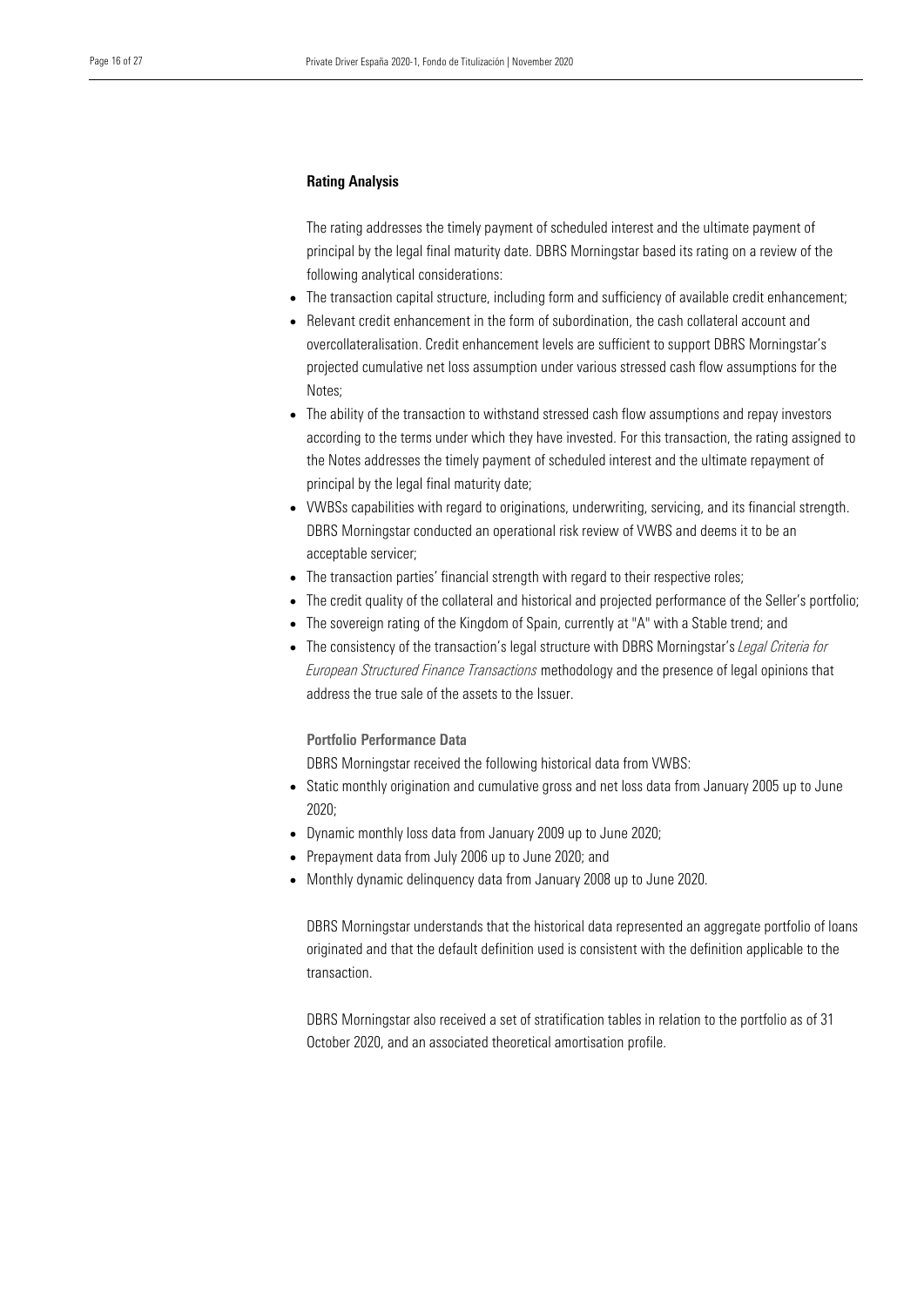#### Originations and Outstanding Balances



Source: DBRS Morningstar.

Origination volumes increased consistently from 2013 until the outbreak of the pandemic and the subsequent impact of lockdown measures. Originations in Q2 2020 were down 40% compared with the same period in 2019, mainly impacted by the performance in April 2020 when originations were close to zero. This sharp contraction in origination volumes has flowed through to outstanding receivables which have reduced and are now aligned with prior year volumes.

The product mix continues to evolve, most noticeably from 2017 when a decline in the proportion of Classic Credit originations was offset by an increase in Auto Credit originations. During 2020, Classic Credit originations have represented 70% of the total compared with 82% in 2017. The new/used vehicle mix has remained broadly stable since 2013 but used vehicle originations are now starting to proportionately increase. This is as a result of VWBS's strategy that is seeking to support both used vehicle financing and balloon financing and has been accelerated due to the pandemic.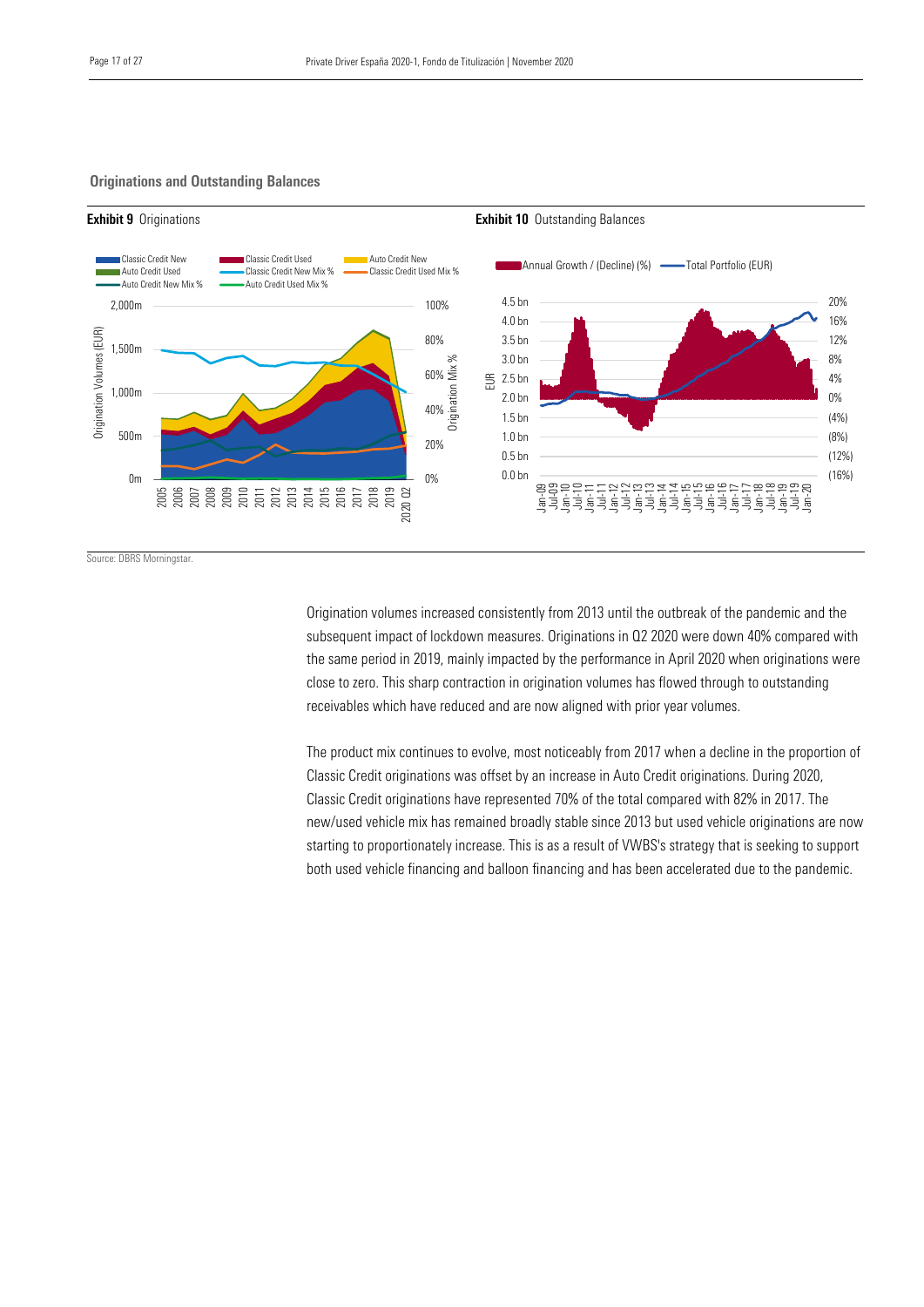#### **Delinquencies**

DBRS Morningstar considers early stage delinquency levels to be low compared with peers operating in the Spanish market and aligned with historical default performance. Since 2017, each month, around 0.5% of receivables are classified as less than 90 days delinquent and the stock of defaulted loans not written-off has represented a further 0.9% of the portfolio. Receivables are written off within 48 months of the first defaulted instalment, but earlier if they are subject to insolvency.

Delinquency levels have increased over the last year resulting in a higher stock of defaulted receivables compared with the previous year (up by just over a third). DBRS Morningstar understands that just under 1% of receivables included within the initial pool have been afforded forbearance measures associated with the pandemic.

VWBS has implemented various measures to manage the increase in collections activity including:

- Three-month grace periods offered to specific borrowers who had demonstrated up-to-date performance prior to the pandemic;
- Reinforcement of pre-debt collection processes allowing for effective downstream resource management;
- Reallocation of employees to collections departments; and
- The appointment of external collection partners.

DBRS Morningstar has considered the evolving delinquency performance when deriving asset assumptions for this transaction.



#### Exhibit 11 Delinquencies

Source: DBRS Morningstar.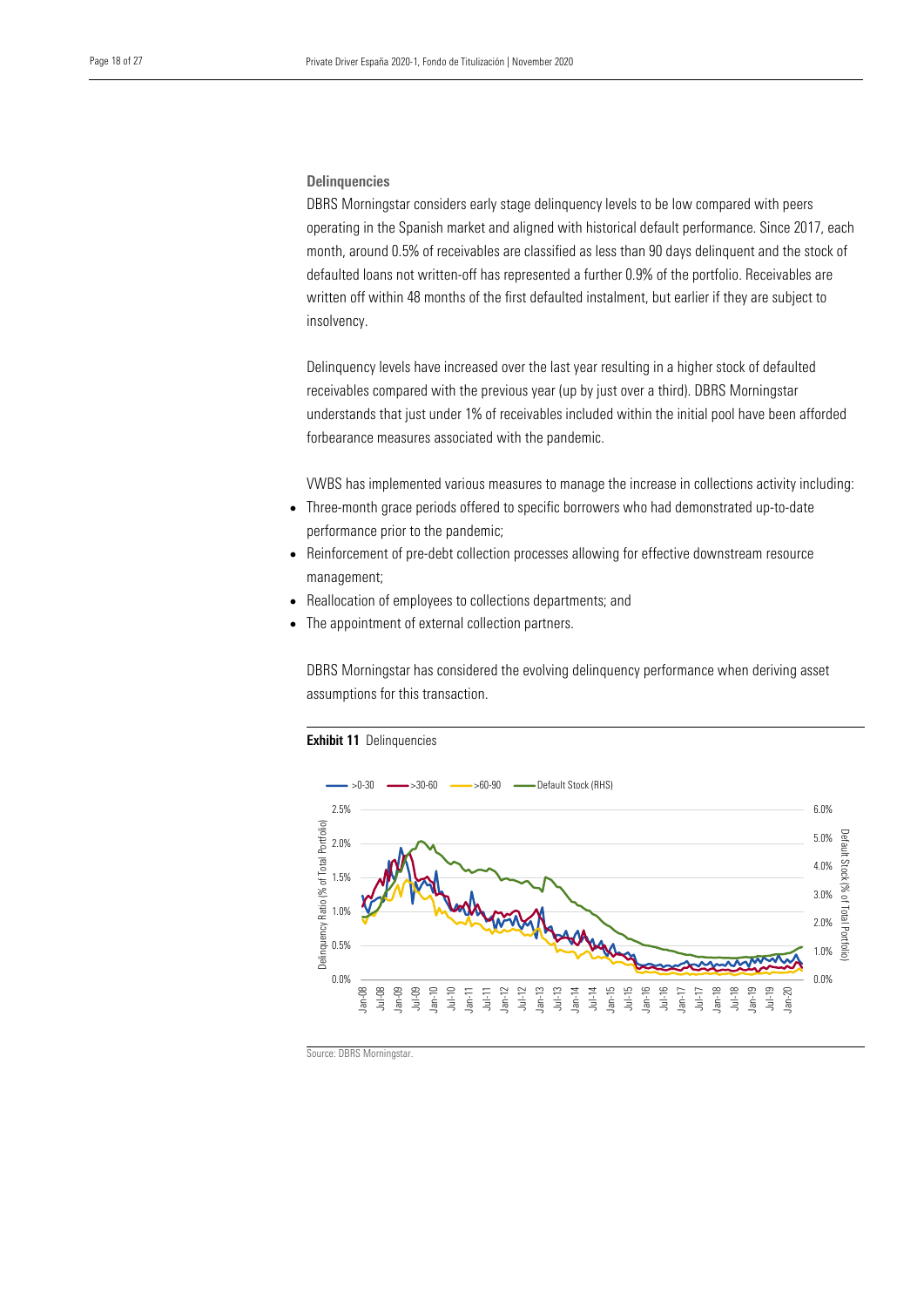#### Vintage Default and Recoveries









Source: DBRS Morningstar.



Source: DBRS Morningstar.

Exhibit 12 Cumulative Gross Losses - Total Portfolio **Exhibit 13** Cumulative Net Losses - Total Portfolio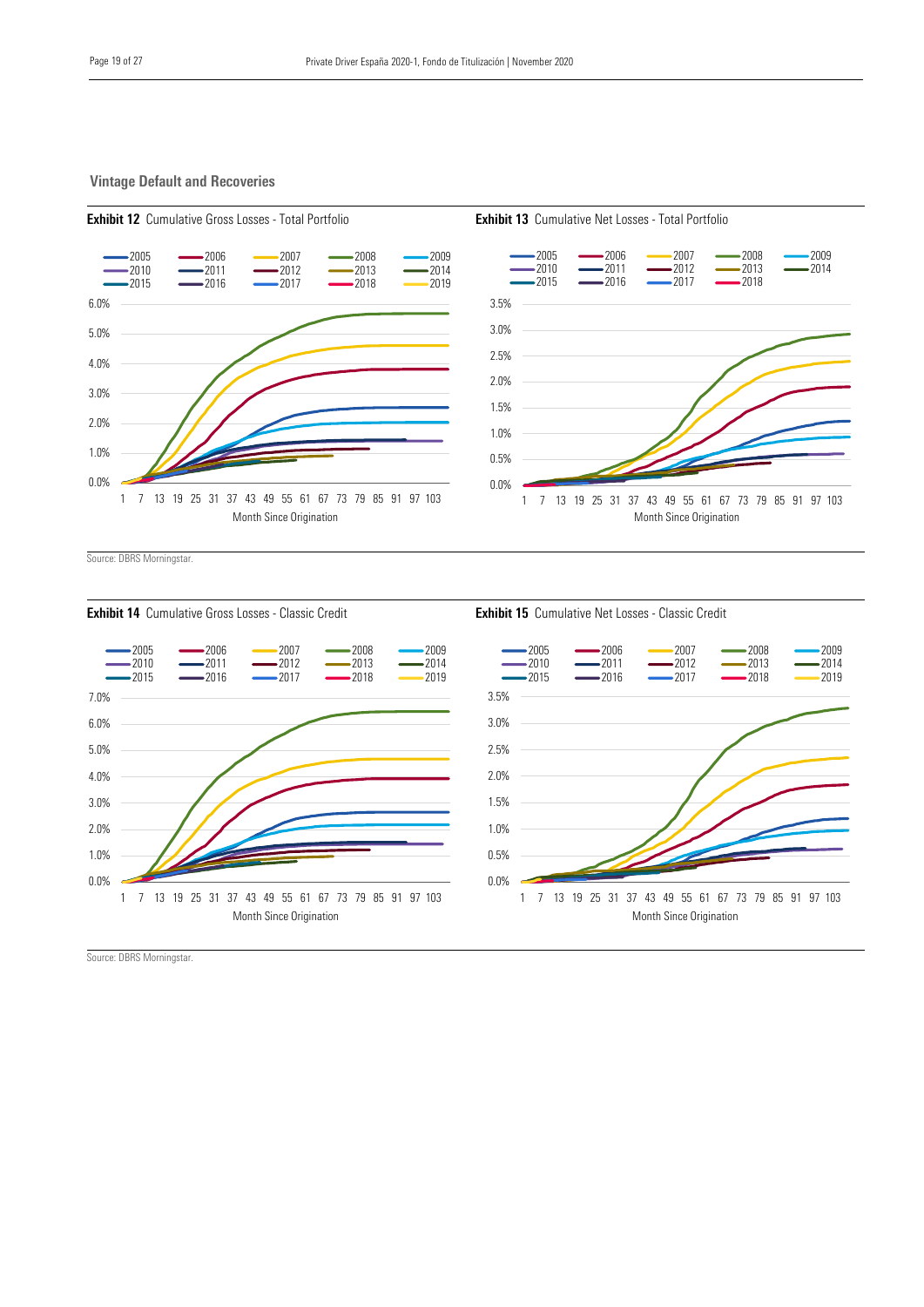

**Exhibit 16** Cumulative Gross Losses - Auto Credit **Exhibit 17** Cumulative Net Losses - Auto Credit

Source: DBRS Morningstar.

Gross losses are defined as the outstanding amount of a loan at the time of termination. Termination typically occurs once the receivable is recorded as 245 days delinquent from the first missed instalment, or it is terminated by VWBS following at least two missed monthly instalments. Net losses are defined as the outstanding amount of a given loan minus any sales proceeds from the corresponding vehicle and any other supplementary recoveries up until the termination.

DBRS Morningstar was not provided with static recovery data; however, recovery assumptions were derived through the gross loss and net loss data.

At a portfolio level, both cumulative gross and cumulative net loss performance have improved since 2009 and have shown signs of stabilisation. As is typical for auto ABS transactions, the underlying subsets indicate that new vehicle financing performs consistently across both product types and that loss levels for used vehicles are higher, with the Auto Credit product demonstrating greater volatility for this subset.

No vintage loss data was provided for the other significant variables outlined within the transaction's concentration limits (companies, self-employed borrowers). DBRS Morningstar has therefore considered the portfolio mix, the potential for change during the revolving period and the historical volatility of loss performance in determining its expected asset assumptions.

#### **Prepayments**

DBRS Morningstar considers the historical portfolio prepayment rate to be lower than that of other comparable Spanish auto ABS transactions and has typically trended below 5%. Due to the discount rate mechanism, upon prepayment a principal loss is likely to materialise if the actual interest rate of the loan is higher than the transaction's discount rate and thus the actual principal component is lower than the discounted value. DBRS Morningstar considers that this risk is higher than other DBRS Morningstar-rated VWB auto loan transactions due to the higher variance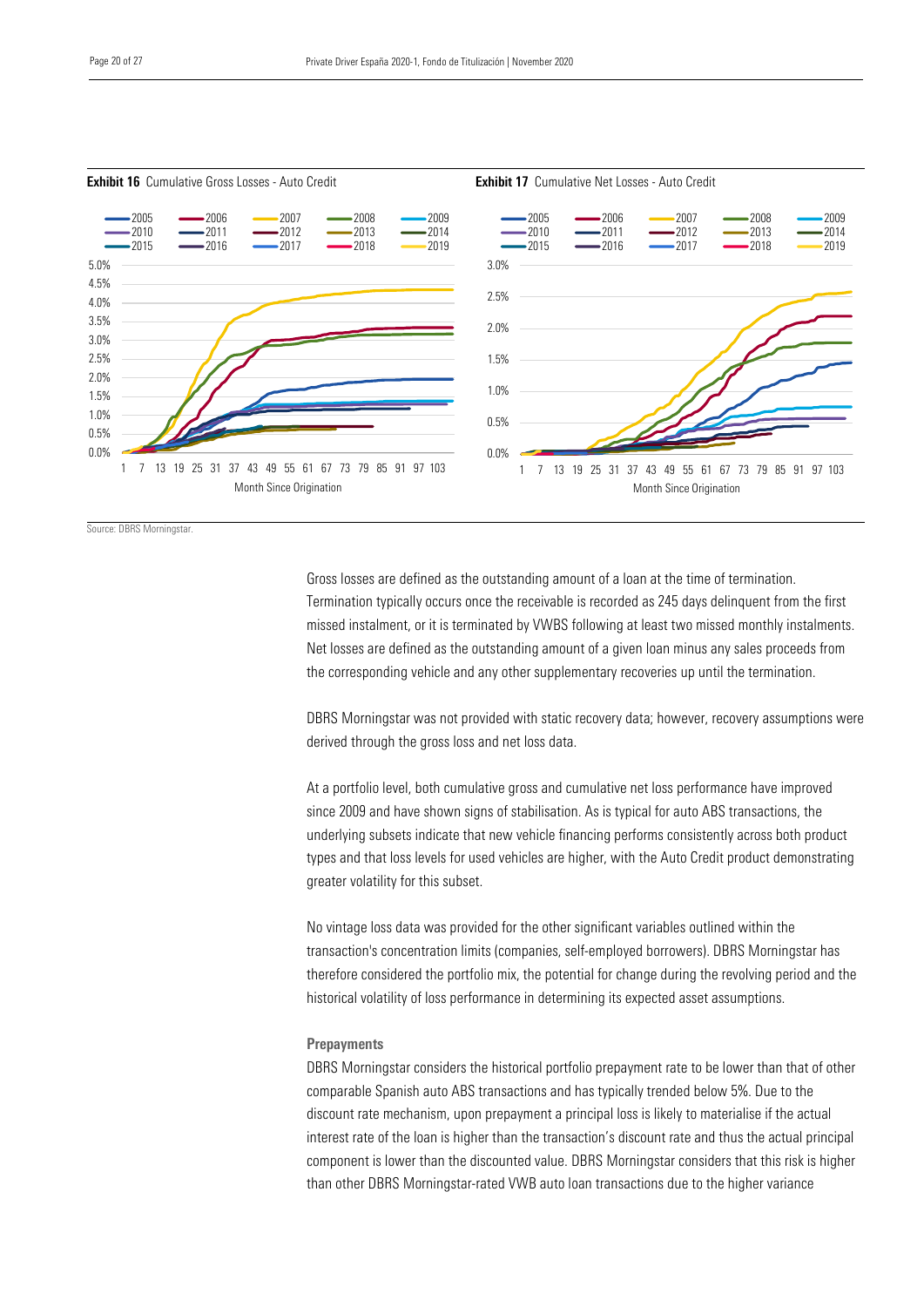between the weighted average contractual interest yield of the portfolio and the fixed discount rate applied.

VWBS is obliged to pay the Fund the difference in interest rate between the discount rate and the interest rate applicable for the prepaid loan between the date of the prepayment and the date that the loan was scheduled to fully amortise (the interest compensation payment). DBRS Morningstar has factored in an additional prepayment loss to mitigate the risk of shortfall in high prepayment scenarios.

**Exhibit 18** Annualised Prepayments



Source: DBRS Morningstar.

Portfolio Amortisation and Interest Rate

Because of the equal instalment nature of the amortising loans and the carve-out of the balloon element from the securitised cashflows, principal collections are slightly front loaded under the theoretical amortisation of the initial portfolio. Principal payments for the first 24 monthly periods represent approximately 62% of the portfolio.

The purchase price paid by the Fund is calculated according to the aggregate discounted receivables balance of the loan receivables. The fixed discount rate of 3.2% is applied to the outstanding instalments of both principal and interest for the loan receivables. Due to the application of a fixed discount rate, yield compression is not possible but, as described previously, prepayment losses are possible due to the mismatch between the discount rate and the contractual interest rate of a loan receivable.

The initial portfolio has a weighted-average interest rate of 10.2% with 95.3% of loan receivables attracting interest rates between 9.0% and 12.0%. An eligibility criterion caps the maximum interest of a loan receivable at 15.0%.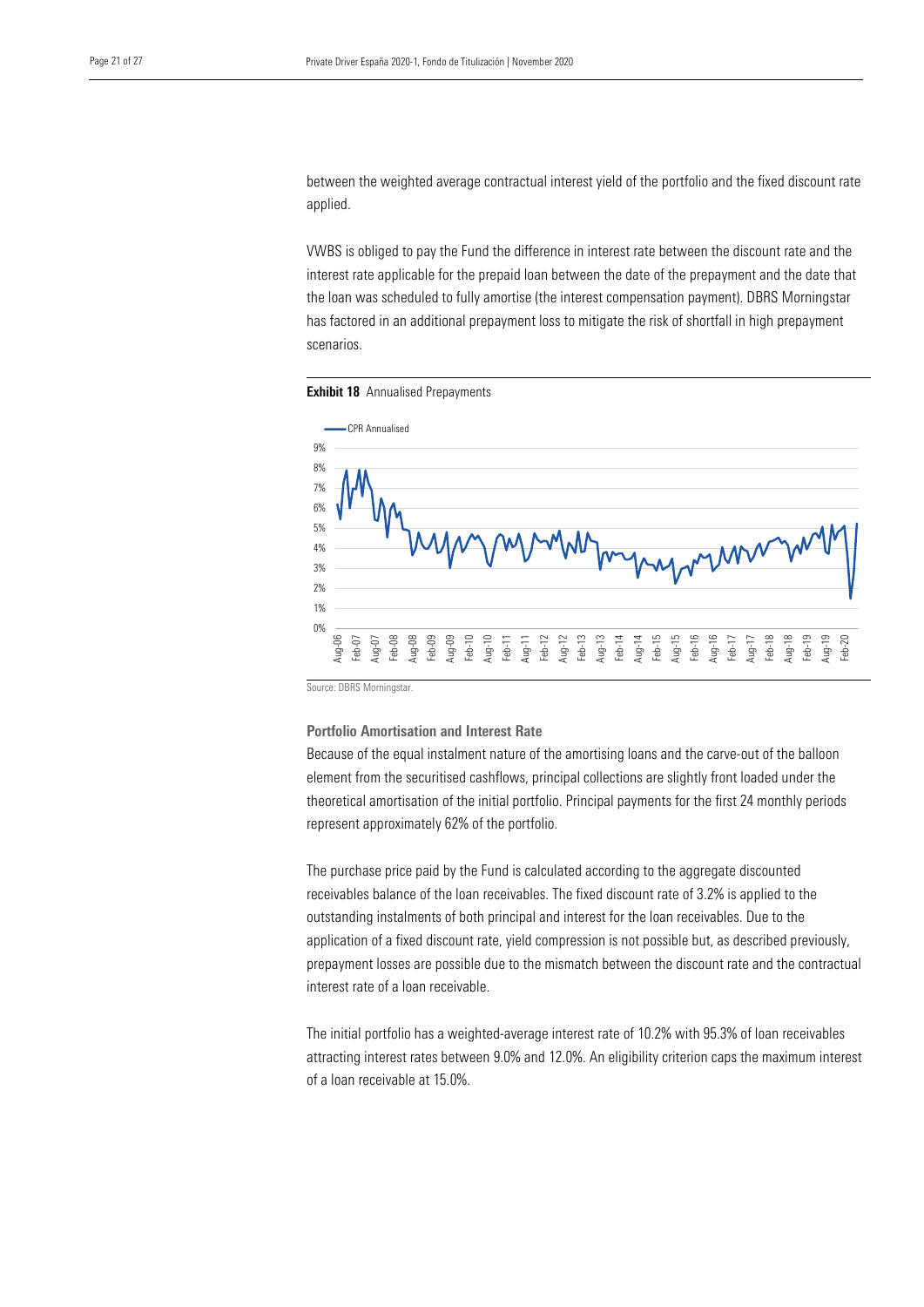The exhibit below outlines the scheduled amortisation of the portfolio as at the cutoff date provided by VWBS:





Source: DBRS Morningstar.

#### Summary of Cash Flow Scenarios

DBRS Morningstar's cash flow assumptions focused on the amount and timing of defaults and recoveries, prepayment speeds, and interest rates. Several different prepayment scenarios were evaluated when assessing the sufficiency of credit enhancement that considered prepayment rates between 0% and 15%. A total of 18 cash flow scenarios were assessed to evaluate the performance of the Notes that incorporated front-, mid-, and back-loaded default timings and interest rates stresses.

#### Default and Recovery Assumptions

The portfolio's expected default rate was calculated as a weighted-average sum of the applicable subsets of the portfolio outlined in the transaction's concentration limits and supported by historical performance data. DBRS Morningstar considered maturity to be aligned with the maximum term of the underlying agreements for defaults. For vintages that were not fully seasoned, defaults were projected to maturity using historical data relating to default timing.

In determining the expected default rates, adjustments were made to the historical data analysis to consider an increase in exposure to both companies and self-employed borrowers as per the concentration limits. The following assumptions were made as part of DBRS Morningstar's cash flow analysis:

| Receivable Type           | <b>Expected Default</b> | <b>Worst Pool Mix</b> |
|---------------------------|-------------------------|-----------------------|
| <b>Classic Credit New</b> | 1 7%                    | ነበ%                   |
| Classic Credit Used       | 31%                     |                       |
| Auto Credit New           | l 7%                    | ገ%                    |
| Auto Credit Used          | 5.7%                    | ハツ                    |
|                           | -704                    |                       |

An expected recovery rate of 39% was considered at a portfolio level and haircut to 27% under a AA (sf) rating scenario. The expected recovery rate has been adjusted downwards to reflect the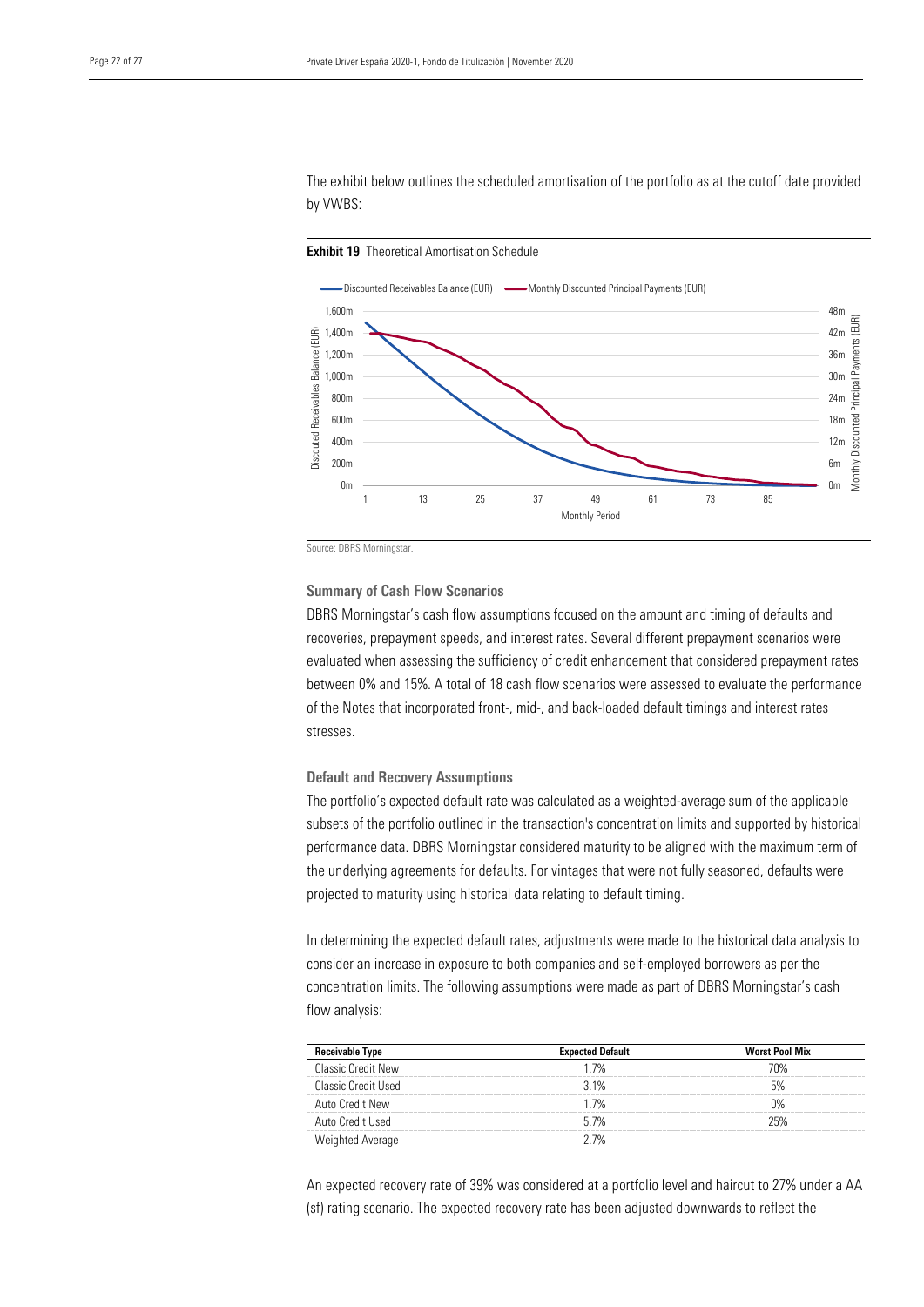expected differential between the transaction's discount rate and contractual yield on the portfolio, which could result in lower absolute levels of recoveries compared with the discounted balance of the receivable. A recovery time-lag of 24 months was applied.

DBRS Morningstar applied a mid-range core default multiple for the transaction at the rating assigned to the Notes. This was then marginally increased and adjusted to consider a sovereign stress that reflects the Kingdom of Spain's rating at "A".

#### Prepayment Speeds and Prepayment Stress

DBRS Morningstar considered an expected prepayment rate of 5% and, under the cash flow analysis, scenarios from 0% and 15% were evaluated.

#### Interest Rate Stresses

DBRS Morningstar applied its standard interest rate stresses as detailed in its *Interest Rate Stresses for European Structured Finance Transactions* methodology. This was applicable due to the variable interest rate applicable to the Fund's bank accounts. The initial annual rate is equal to -0.5% and is expected to be reviewed on an annual basis in line with market standards.

#### Timing of Defaults

DBRS Morningstar assessed default timing patterns and created front-, middle- and back-loaded default curves.

|  |            | Front | Mid | <b>Back</b> |
|--|------------|-------|-----|-------------|
|  | $-1^\circ$ | 50%   | 30% | ንበ%         |
|  |            | '5%   | 50% | 5%          |
|  |            |       | የሀል | ናበ%         |

#### Risk Sensitivity

DBRS Morningstar determines an expected probability of default (PD) and loss given default (LGD) for each rated pool based on a review of historical data. Adverse changes to asset performance may cause stresses to these assumptions and therefore have a negative effect on credit ratings.

The table below illustrates the sensitivity of the rating to various changes in the PD and LGD assumptions relative to the expectations used by DBRS Morningstar in assigning the ratings.

#### **Notes**

|                                  |    | Increase in Default Rate (%) |                 |                 |
|----------------------------------|----|------------------------------|-----------------|-----------------|
|                                  |    |                              | 25              | 50              |
|                                  |    | AA (sf)                      | A (high) (sf)   | A (low) (sf)    |
| rease<br>$\frac{8}{6}$<br>$\Box$ | 25 | A (high) (sf)                | A (low) (sf)    | BBB (high) (sf) |
| ප<br>$\bf{ \underline{ } }$      | 50 | A (sfl                       | BBB (high) (sf) | BB (sf)،        |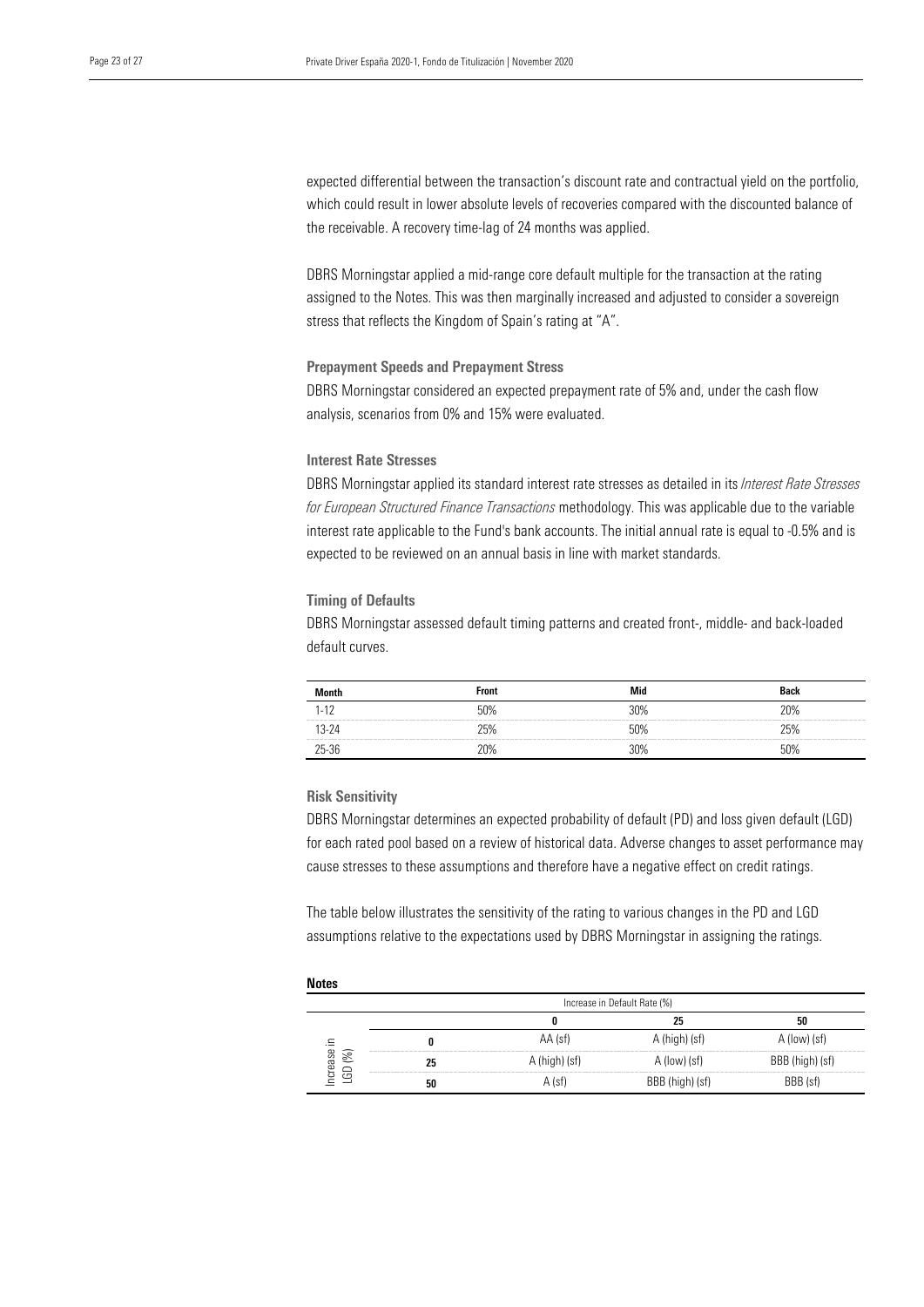## Appendix

#### Origination and Underwriting

VWBS is the chief provider of auto financing for VW and affiliate brands including Audi, Škoda, and SEAT. As at end Jun 2020, approximately 29.7% of all new business for VWBS was through the VW brand, with the remainder of new business split between SEAT vehicles (42.5%), Audi (13.6%), Škoda (9.8%), and commercial vehicles (4.3%).

VWBS offers retail products in Spain including standard hire purchase, financial leasing, full-service leasing, and short-term finance. The hire purchase scheme (Classic Credit) includes equal monthly repayments with no balloon payment for borrowers and the final payment includes the purchase fee for transfer of legal title. The loan term ranges from 12 to 60 months. Another product, Auto Credit, features equal monthly instalments with a final balloon payment payable by the customer.

#### Underwriting Process

All underwriting activities at VWBS are appropriately segregated from marketing and sales. VWBS adheres to standard identification and income verification practices including collection of income data while identity cards, proof of address, and utility bills are reviewed.

Before accepting an application, VWBS checks the credit standing of the customer. For private and commercial retail customer contracts, applications are checked by a scoring system to ensure the information on the application meets specified criteria. External credit data is retrieved from the nationally recognised bureau at the Bank of Spain and incorporated into the automated credit scoring models.

Applications are analysed through VWBS' internal credit scoring system, which assigns a 'band' to the loan application denoting the risk associated with the borrower and loan proposal.

All applications are assessed by an employee of the credit department. The employees of VWBS' credit department typically have several years' industry experience and degrees in business administration. Each employee is personally assigned a credit ceiling, up to which they may underwrite a given loan application.

#### Summary Strengths

- Global brands with good reputation and strong position within the Spanish market;
- Consistent penetration rate over the last few years;
- Use of multiple rules-based scoring models incorporating credit bureau data and monthly analysis of rules and performance metrics.
- Centralised and independent credit and risk management functions with underwriting teams split between retail (individuals and business) and corporates.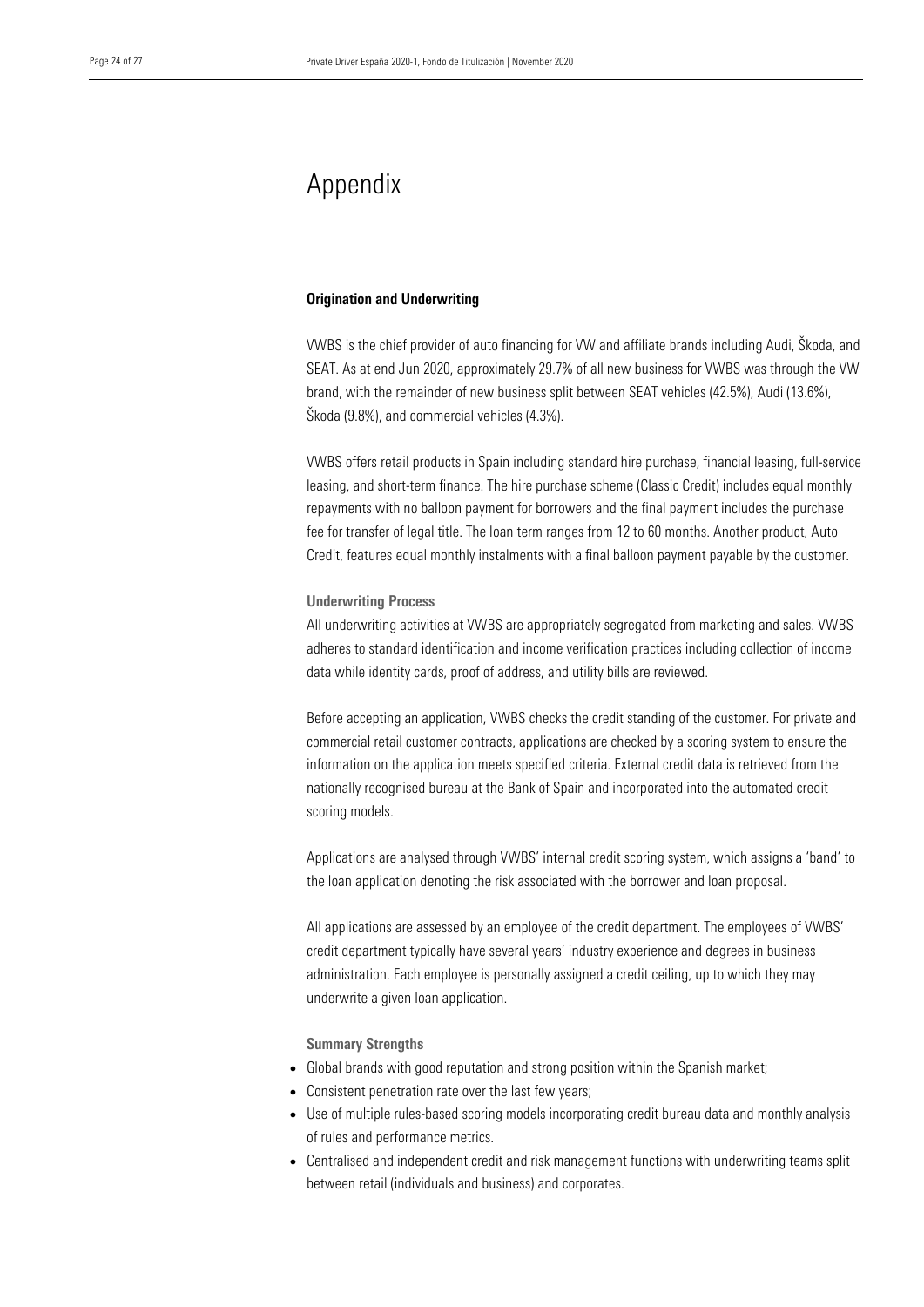#### Servicing

Servicing begins during the final stages of initial financing with the customer services department reviewing all borrower documents and credit terms including interest rates, loan maturity, and insurance and prepayment terms. All payments are made via direct debit and have monthly payment frequencies.

The direct debit payment is collected on one of five selected days throughout the month. In the rare circumstance where customers do not agree to this requirement, payment comes from standing orders or payment transfers from their bank account, regular bank transfers, or cheque. At closing, all customers are paying via direct debit.

Servicing is centralised in Madrid, and the company places considerable focus on customer service evidenced through proactive assessment of customer satisfaction following contract execution and quarterly surveys. Given VWBS' low staff attrition rate, average company tenure among the servicing group is estimated at approximately five years.

The arrears management process is heavily automated and is driven by an SAP workflow system providing collection teams daily workload reports and performance monitoring statistics. VWBS complies with all regulatory guidelines. The company's behavioural scoring model, which assigns a probability of default and loss given default to each loan, is used to segregate arrears cases based on the risk profile.

Initial collections activity starts in the call centre unit where letters are sent out throughout the month. The collection activities are supplemented through phone calls that are prioritised on the basis of risk and if non-payment continues for 47 days, then responsibility for the account typically migrates to the collection centre and two external agencies for another 138 days in total. Once in the collections centre for 139 days or more, borrowers are notified that their contract is being terminated and have to surrender the vehicle or make all past due payments. If the borrower is solvent then the judicial phase is completed where the vehicle is repossessed and the outstanding debt amount is claimed. In those cases where the customer is not solvent, then the loan is written off.

If a vehicle is repossessed and remarketed, then the vehicle is offered through specific websites to dealers, export and buying-seller traders to maximise recovery. The average sales price of a remarketed vehicle in year to date – June 2020 was EUR 13,996, up from EUR10,699 in 2018.

Summary Strengths

- All payments made via direct debit.
- Active early arrears management practices which benefit from automated workflows and behavioural scoring that segregates arrears cases based on risk and loan size.

#### Opinion on Backup Servicer

There is no backup servicer appointed to the programme. DBRS Morningstar believes that VWBS's current financial condition including parental company support mitigates the potential risk of a disruption in servicing following a servicer event of default including insolvency.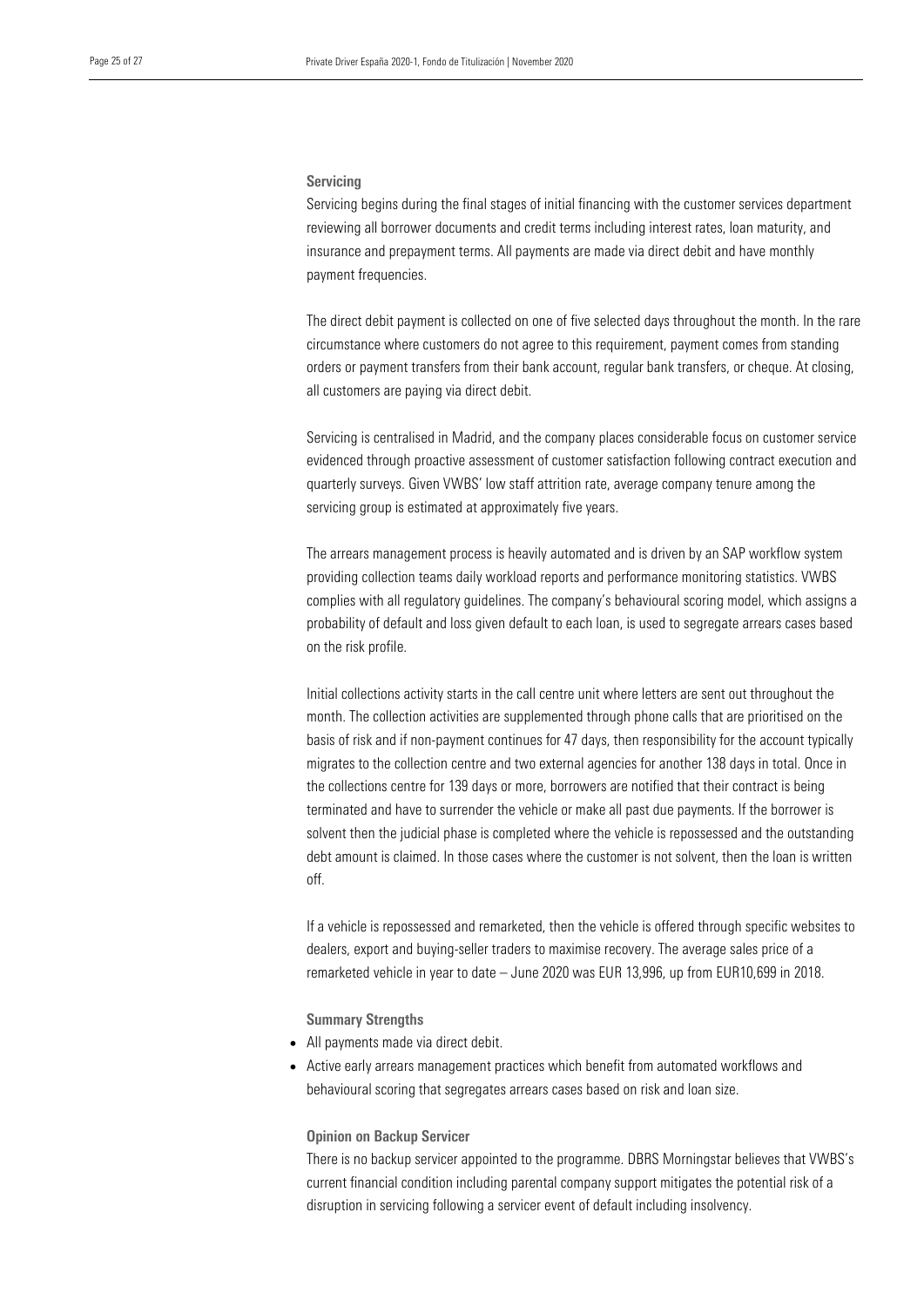#### Methodologies Applied

The principal methodology applicable to assign ratings to this transaction is *Rating European Consumer and Commercial Asset-Backed Securitisations*.

Other methodologies referenced in this transaction are listed below:

- *Legal Criteria for European Structured Finance Transactions*
- *Rating European Structured Finance Transactions Methodology*
- *Operational Risk Assessment for European Structured Finance Servicers*
- *Operational Risk Assessment for European Structured Finance Originators*
- *Interest Rate Stresses for European Structured Finance Transactions*

The rating methodologies and criteria used in the analysis of this transaction can be found at: http://www.dbrsmorningstar.com/about/methodologies. Alternatively, please contact info@dbrsmorningstar.com.

#### Surveillance Methodology

DBRS Morningstar monitors this transaction in accordance with its *Master European Structured Finance Surveillance Methodology*, which is available at www.dbrsmorningstar.com under Methodologies. Alternatively, please contact [info@dbrsmorningstar.com.](mailto:info@dbrsmorningstar.com)